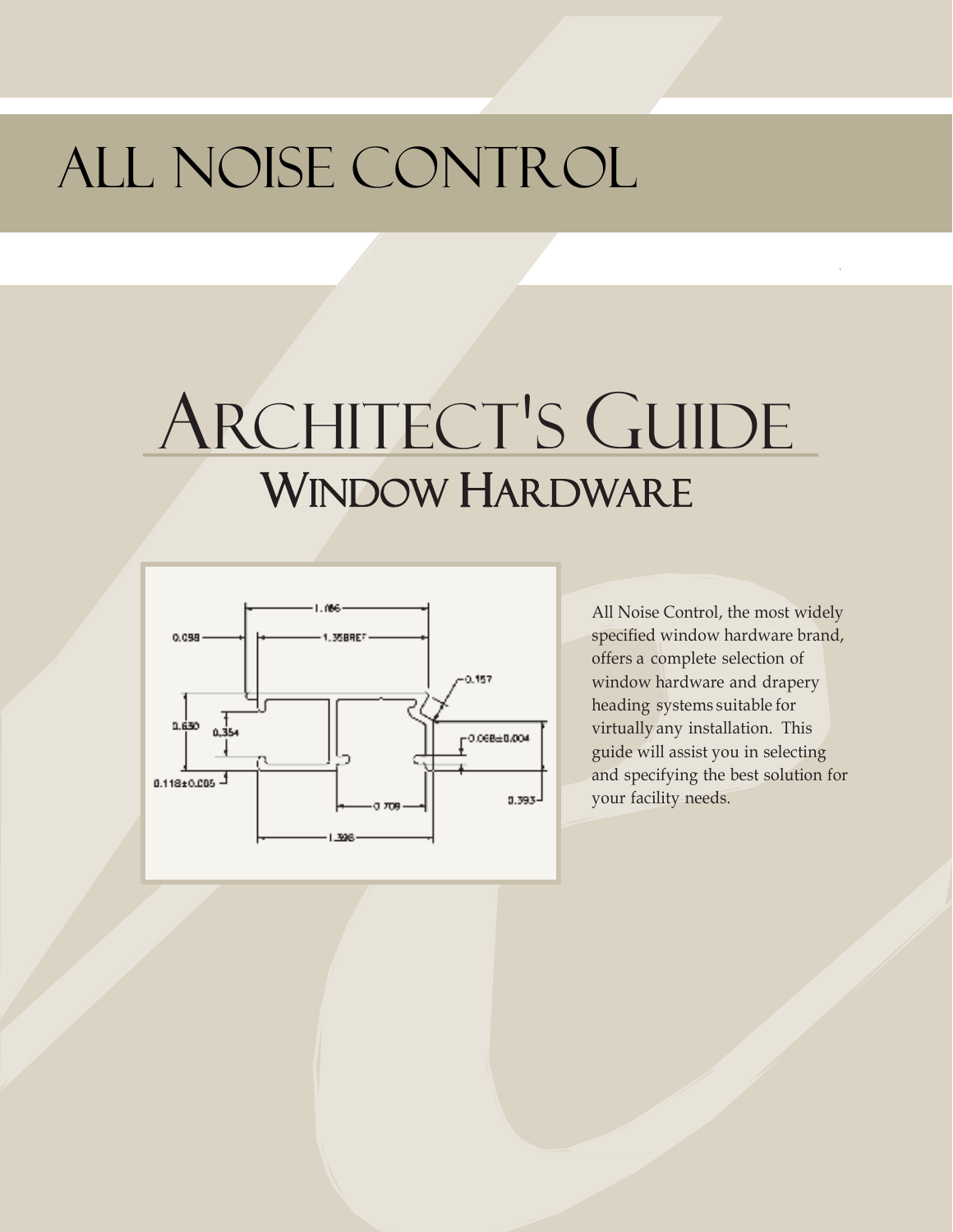### **INDEX**

This manual is designed to assist in the selection of All Noise<br>Control custom window hardware and special heading systems for<br>various kinds of installations. It is divided into three convenient sections:

3. Basic component parts and specifications for each track system.

| Fees Internation                                |     |
|-------------------------------------------------|-----|
| <b>Drapery Heading Systems</b>                  |     |
|                                                 |     |
|                                                 |     |
| <b>Credit Hotel</b>                             |     |
|                                                 |     |
| Track Systems Performance                       |     |
|                                                 |     |
| Draw Cord Operation                             |     |
|                                                 |     |
|                                                 |     |
|                                                 |     |
| <b>Baton or Hand Drawn Operations</b>           |     |
| Baton or Hand Draw Suggested Specifications  18 |     |
|                                                 |     |
|                                                 |     |
|                                                 |     |
|                                                 |     |
|                                                 |     |
|                                                 |     |
|                                                 |     |
|                                                 | .23 |
|                                                 |     |

<sup>1.</sup> All Noise Control custom window heading systems.<br>2. Performance data of track systems.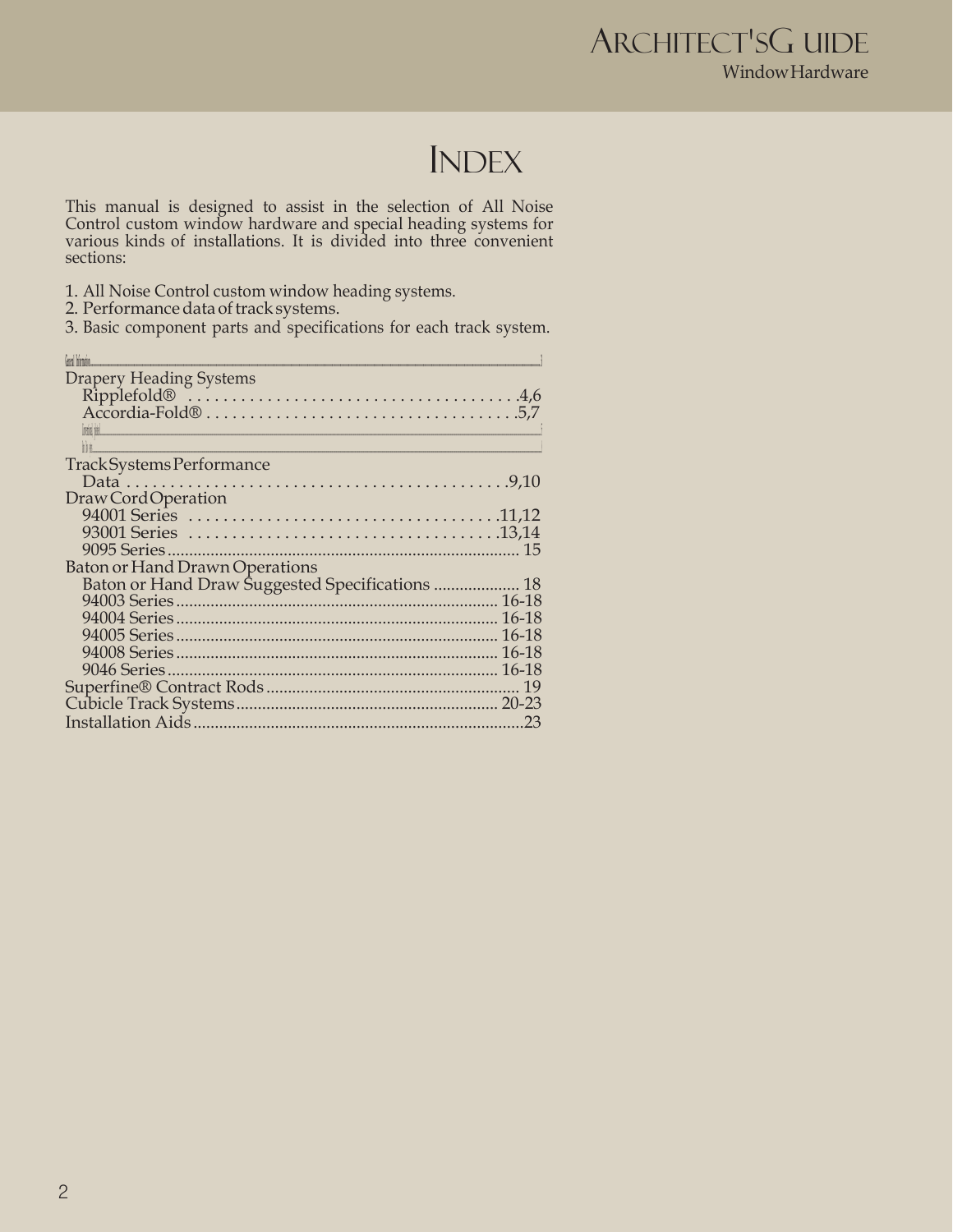### CUSTOM WINDOW HARDWARE & HEADING SYSTEMS

### **WINDOW TREATMENT PRODUCTS FOR EVERY COMMERCIAL AND RESIDENTIAL NEED**

All Noise Control is the world's leading manufacturer of window hardware. All Noise Control pioneered the development of custom Architrac® and drapery heading systems to offer architects, interior designers and construction specifiers top quality, precisely engineered products for commercial, institutional and residential applications.

### **COMMERCIAL/CONTRACT CUSTOMER SERVICE**

**All Noise Control, LLC 2731 Vista Parkway Suite # D-6 WPB, Florida 33411 Ph. (561) 964-9360 Fax. 1-800-363-1593 www.allnoisecontrol.com**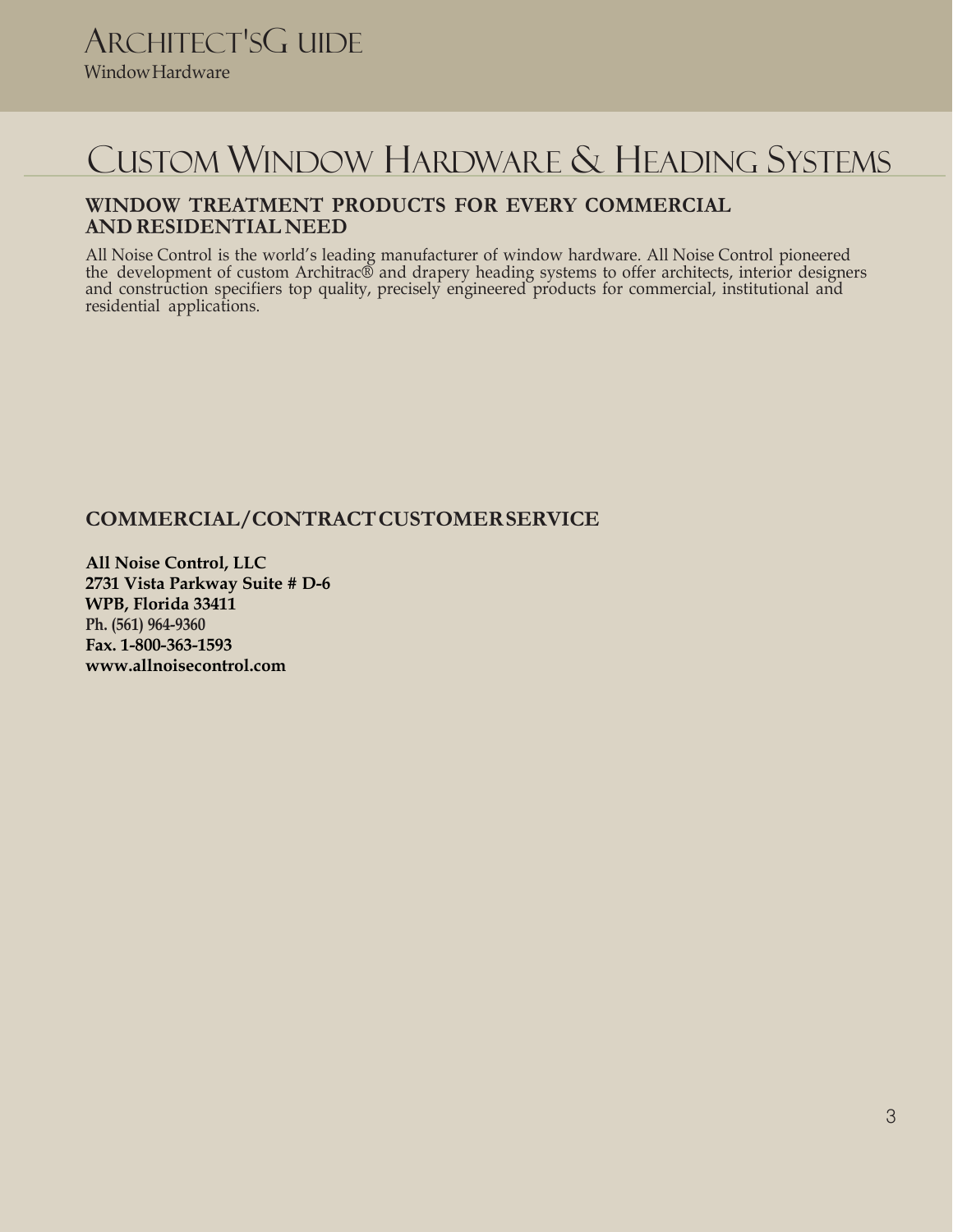### DRAPERY HEADING SYSTEMS

There are three headings that can be used with the various All Noise Control Architrac series. Each system uses a different pleating method to achieve unique and beautiful decorating effects. Each of the two custom heading systems – Ripplefold® and Accordia-Fold® – offer definite benefits. Both are designed for attractive appearance from both inside and outside a building ... an advantage to designers who desire uniformity in the exterior appearance of a building. All custom tracks are designed for easy installation and maintenance.

### **RIPPLEFOLD®**



### **DESCRIPTION**

Soft ripple-like folds flow smoothly from one end of the track to the other. The effect is gently tailored – suitable for commercial or residential installations. Spaced carriers control drapery fullness.

### **FEATURES**

- Panels can be pressed flat, yet fall into folds.
- Headings are suspended under the track.
- No hooks or pins.
- Stackback space is less than conventional draperies.
- Draperies easily snap on and off carriers.

### **RECOMMENDATIONS**

Recommended where draperies require frequent launderings, such as hospitals and institutions. Draperies have uniform ripple-like appearance inside and outside.

Note: When drapery pins can cause a safety hazard, use snap systems (Ripplefold® or Accordia-Fold® ).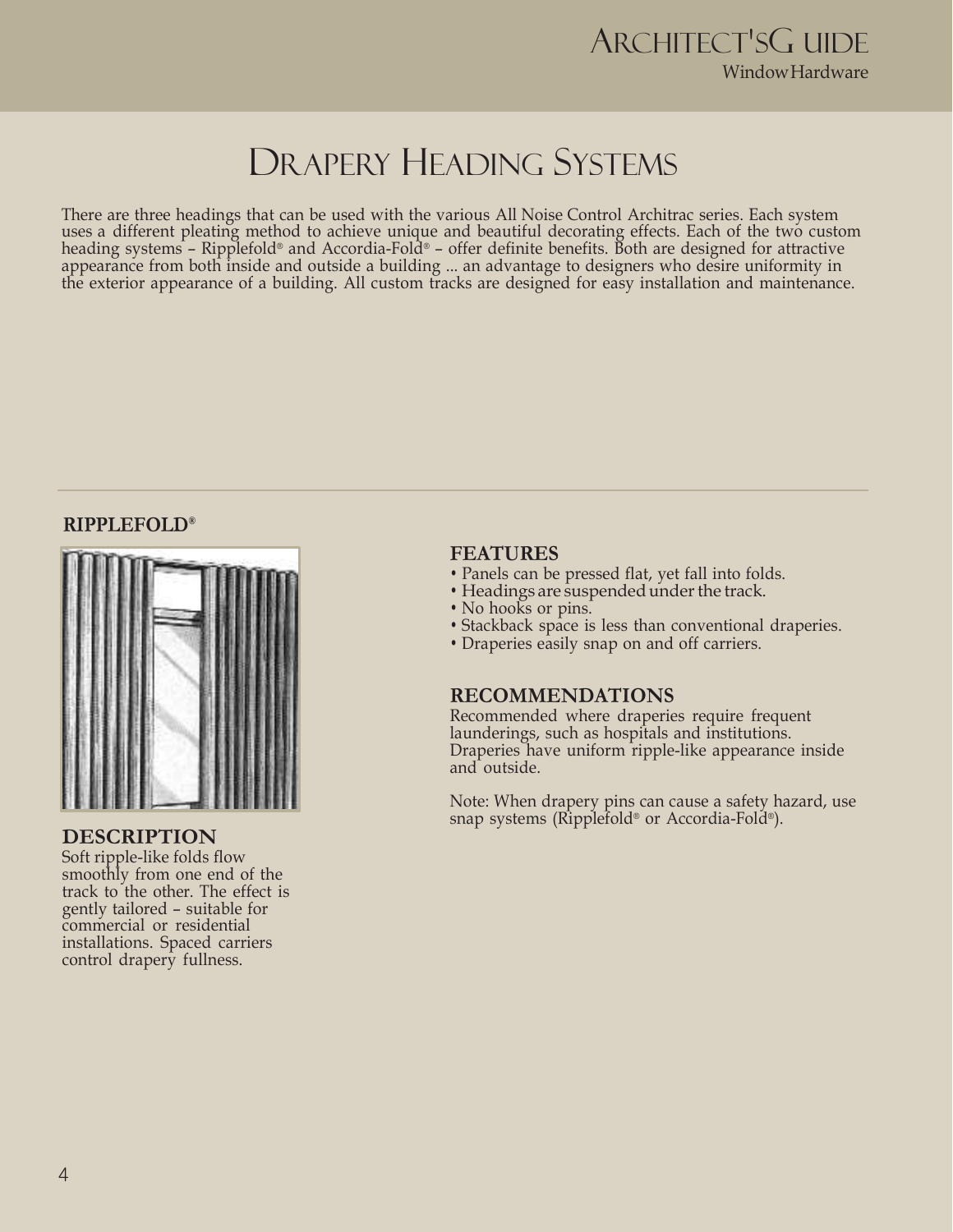### **CONVENTIONAL PLEATS**



### **DESCRIPTION**

Familiar pinch-pleated draperies are attached to slide carriers with slip-in or pin-on hooks. Draperies can be custom-made or ready made. To select proper track system for this heading, see chart page 9.

### **ACCORDIA-FOLD®**



### **DESCRIPTION**

Precise accordion-like pleats offer a tailored look on both sides of the window. Snap tape sewn to heading controls drapery fullness and pleat depth. Ideal for commercial or residential installations.

### **FEATURES**

- Can be used with most track systems.
- Headings can be suspended under the track or over the face of it.
- Most familiar of the heading systems.
- Can be tied back for effect.

### **FEATURES**

- Headings are suspended under track.
- Draperies easily snap on and off carriers.
- Snap tape on heading controls pleat depth.
- Stackback is less than any other drapery system.

### **RECOMMENDATIONS**

Recommended for "tight" areas where minimum stackback space is required. Ideal for narrow windows or window walls. Precise, tailored appearance.

Note: When drapery pins can cause a safety hazard, use snap systems (Ripplefold® or Accordia-Fold® ).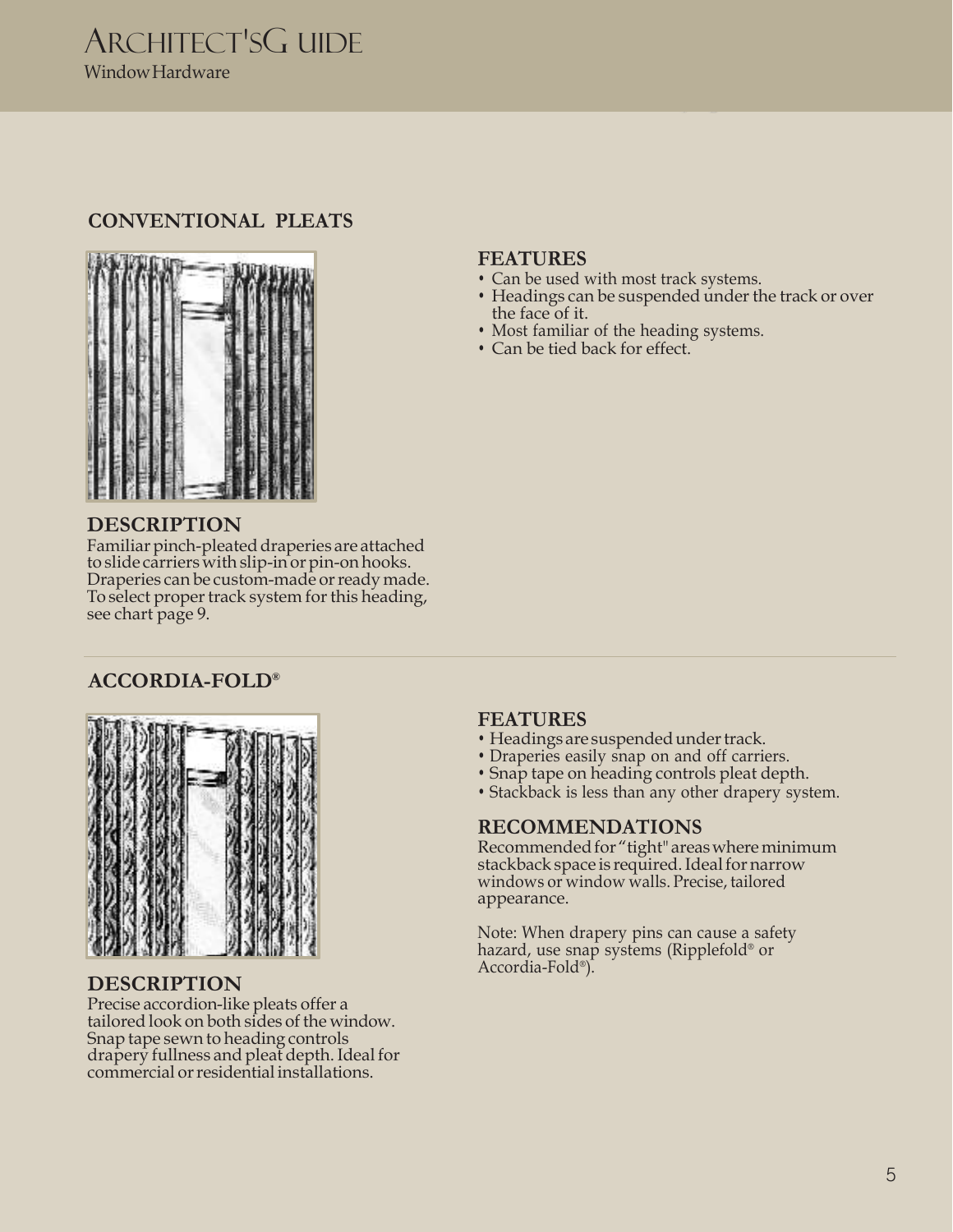### RIPPLEFOLD® DRAPERY HEADING SYSTEM

### **DESCRIPTION**

An unbroken flow of softly rippled folds. Gently disciplined, uniquely fabricated so the panels can be pressed flat yet automatically fall into folds. Suitable for either commercial or residential installations. Folds are identically beautiful from inside the room or from outside the building – an architectural advantage. Stackback space is less. Headings are suspended under the track. Draperies easily snap on and off from carriers. Select fullness from four differently spaced snap carriers.

### **DRAPERY SPECIFICATIONS**

Finished drapery panels to be fabricated per instructions in All Noise Control Ripplefold Guide, R4730002, using NO. 92145 stiffened nylon tape with snaps on 4<sup>1</sup> */*4" centers. Bottom hems to be 4" wide with All Noise Control NO. 1615 covered lead weights in corner of each panel.



(For Baton Draw, use R4930002 Fabrication Guide)



### **SPACED CARRIERS CONTROL DRAPERY FULLNESS**



Spaced snap carriers for use with all track systems except NOS. 93001 and 93501. NO. 92140 for 120% fullness. NO. 92141 for 100% fullness. NO. 92142 for 80 % fullness. NO. 92143 for 60% fullness.

### STANDARD CARRIERS FRONT LOAD CARRIERS



Slide shoes for use with front load track systems Series 93001 and 93501. NO. 93140 for 120% fullness. NO. 93141 for 100% fullness. NO. 93142 for 80% fullness. NO. 93143 for 60% fullness.

CAN BE USED ON TRACK SYSTEMS

APPLICATIONS FOR TRACK SPECIFICATIONS REFER TO PAGE 9

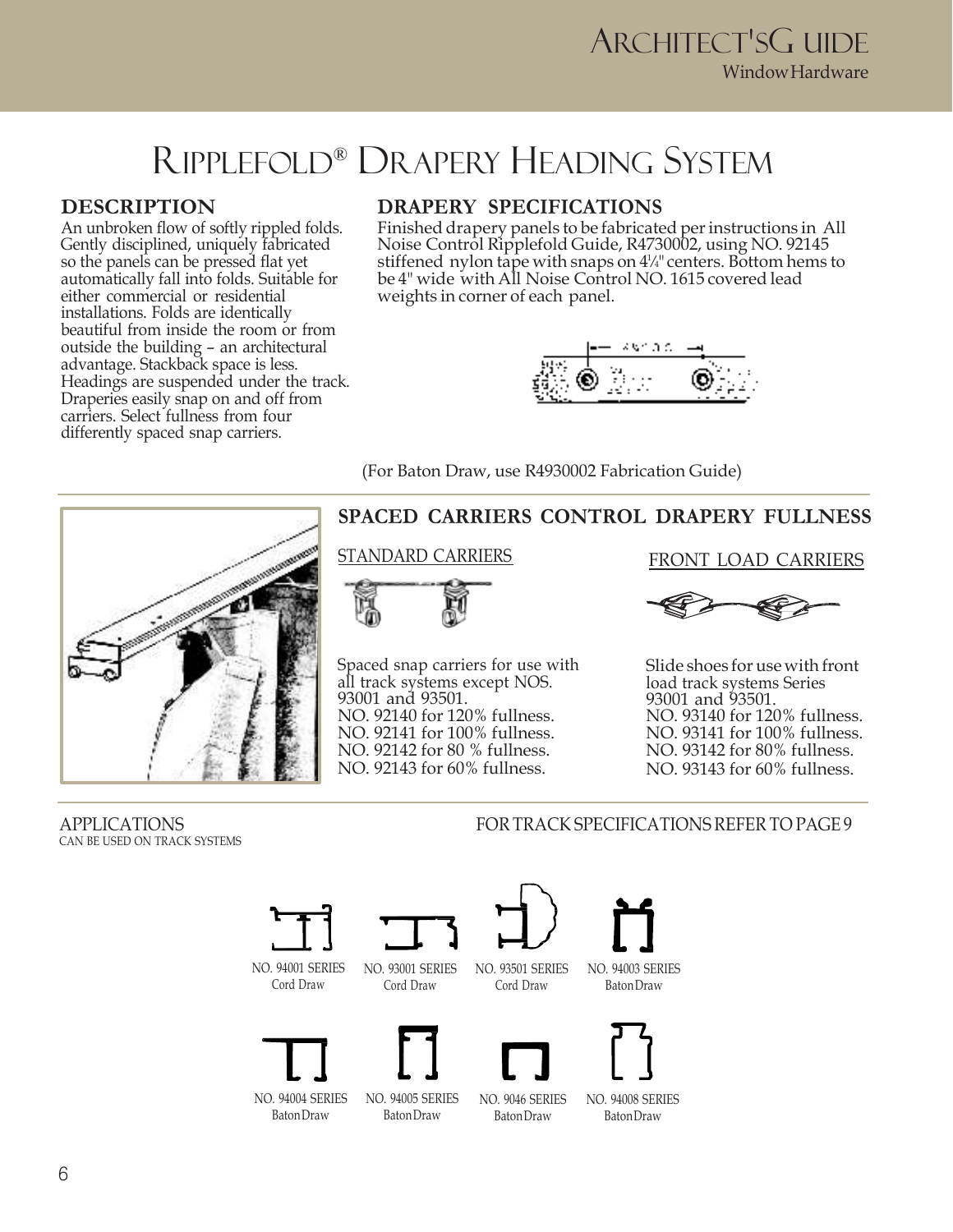### ACCORDIA-FOLD® DRAPERY HEADING SYSTEM

### **DESCRIPTION**

reduces stackback an additional 3-1/2". The draperies in multi-windowed buildings can now be just as attractive from the outside as the inside. Schools, hospitals, as well as hotels, motels, and apartments are ideal locations. The "wide open" look you want at a window wall, plus protection against daytime glare. Ease of maintenance is another advantage business firms appreciate. Accordia-Fold® is particularly at home with open architecture and clean modern design. Use it both at window walls and at narrow windows where stackback should be held to a minimum. Using Butt-Master carriers

### **DRAPERY SPECIFICATIONS**

Finished drapery panels to be fabricated per instructions in All Noise Control Accordia-Fold® Fabrication Guide, R5120002, using any of the following tapes:

- NO. 92131 snaps 7-½" O.C.
- NO. 92132 snaps 8-½" O.C.
- NO. 92133 snaps 10" O.C.

Drapery headings to be fabricated with All Noise Control permanent, non-woven, medium weight 4" buckram (NO. 1154). Bottom hems to be 4" wide with All Noise Control NO. 1615 covered lead weights in the corner of each panel. All side hems to be triple thickness  $1^{\degree}$  wide.



### **SNAP TAPE CONTROLS PLEATING**

Pleat depth controls fullness.

Stackback space is controlled by snap spacing. NO. 92131 snaps on 7-½ centers for 3-¾" stack depth; NO. 92132 on 8-¼" centers for 4-¼" stack depth; NO. 92133

is desirable. Tape is washable white nylon; must be ordered separately; 7-1/2 is desirable. Tape is washable white nylon; must be ordered separately; 7-½<br>spacing is recommended for short draperies; 8-½ spacing is recommended for 2 4 on 10" centers for 5" stack depth. The wider the window, the more stack depth standard length draperies; 10" spacing is recommended for use at tall windows or with bulky fabrics.



### APPLICATIONS FOR TRACK SPECIFICATIONS REFER TO PAGE 9

CAN BE USED ON TRACK SYSTEMS





NO. 94001 SERIES Cord Draw



NO. 94004 SERIES Baton Draw



NO. 94005 SERIES Baton Draw

NO. 93501 SERIES Cord Draw

> NO. 9046 SERIES Baton Draw



NO. 94008 SERIES Baton Draw

NO. 94003 SERIES Baton Draw

NO. 92122 SEW-ON TAB CARRIER Replaces snap tapes and carriers. Stitch to heading before pleating. Perforated to sew easily, resist tears.

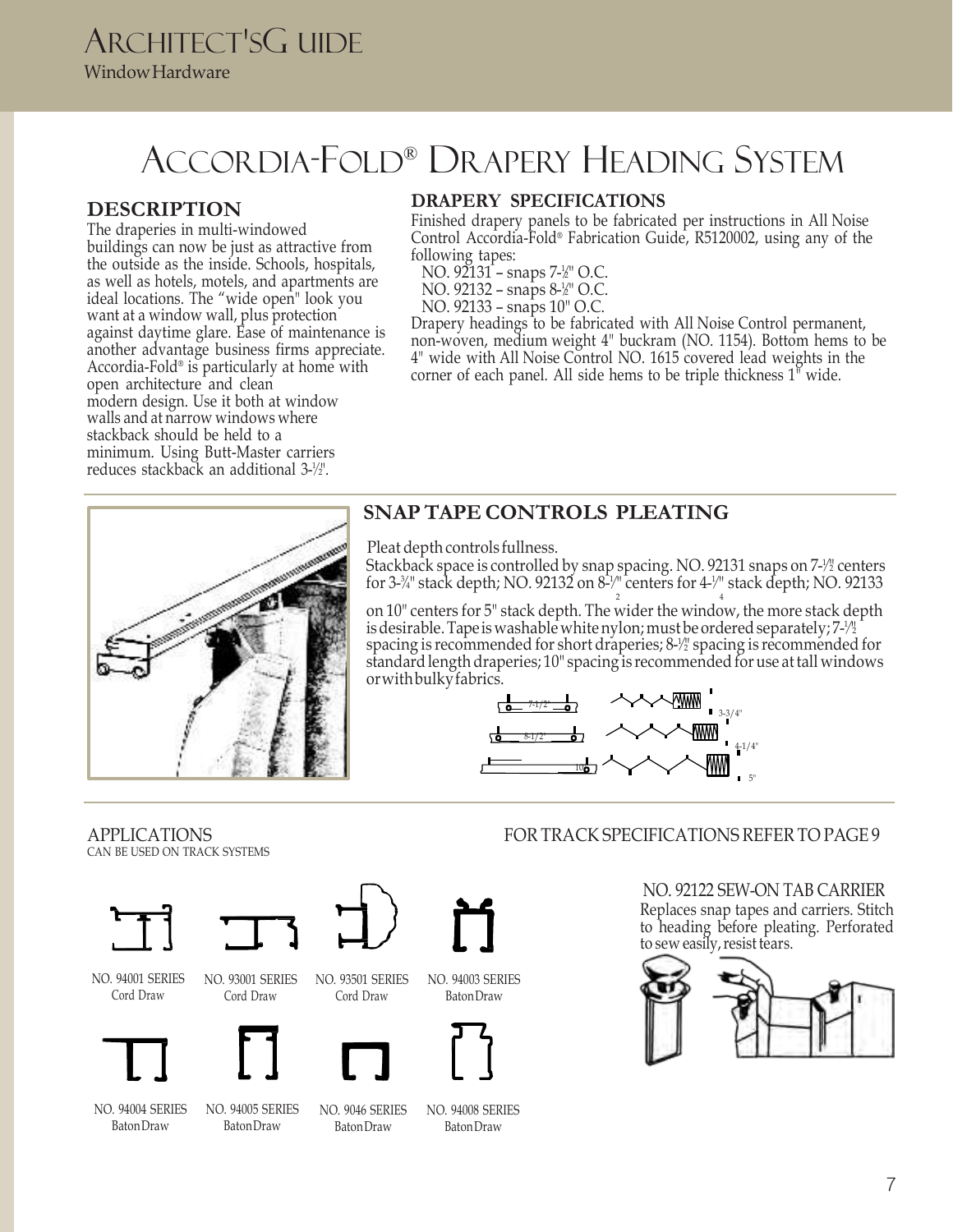## BATON DRAW SYSTEM WITH SEWN-ON STIFFENER

### **CUSTOM HAND DRAW SYSTEM**

### **DESCRIPTION**

Designed for a variety of commercial and institutional applications. Ideal for motels, hotels, dormitories, etc., where drapery and rod wear present special maintenance problems and costs. Puts baton in view of the user. No hidden cords. Just push or pull baton to open and close draperies. Multi-wheel masters will take torque in any direction. Can be used with conventional pleated, Accordia-Fold® and Ripplefold® heading systems.



DRAPERY





### **FEATURES**

- Stiffener is sewn and grommeted to drapery overlap.
- Stiffener socket is placed over master arm.
- Baton is attached by a screw through the eyelet and into the master arm.
- 92900 tooling with 94147 eyelet die required to grommet drapery.

### COMPONENT PARTS MULTI-WHEEL BATON MASTERS



Use with conventional pleated and Accordia-Fold systems.



Use with Ripplefold heading systems.



NO. 94145 OVERLAP STIFFENER WITH EYELET For use with conventional pleated drapery trim for use with 94004.



NO. 94146 OVERLAP STIFFENER WITH EYELET For Accordia-Fold® and Ripplefold® panels.



EYELET Supplied with stiffeners.

Use with Series 94003, 94004, 94005 or 94008 track systems. May be used with conventional pleated, Accordia-Fold® or Ripplefold® drapery headings.



SPECIFICATIONS Furnish and install All Noise Control hand draw track Series 94003, 94004, 94005, or 94008.

Track to be equipped with appropriate components for heading system selected. Draperies to be grommeted with eyelet. Specify 2 1 */* 2', 3', 4', 5' or 6' baton.

| <b>Heading System</b>   | Masters                          | Stiffener & Chart     |
|-------------------------|----------------------------------|-----------------------|
| Conventional<br>Pleated | No. 94133 R.H.<br>No. 94134 L.H. | No. 94145<br>R4930002 |
| Accordia-Fold           | No. 94133 R.H.<br>No. 94134 L.H. | No. 94146<br>R5120002 |
| Ripplefold              | No.94135 R.H.<br>No.94136 L.H.   | No. 94146<br>R4930002 |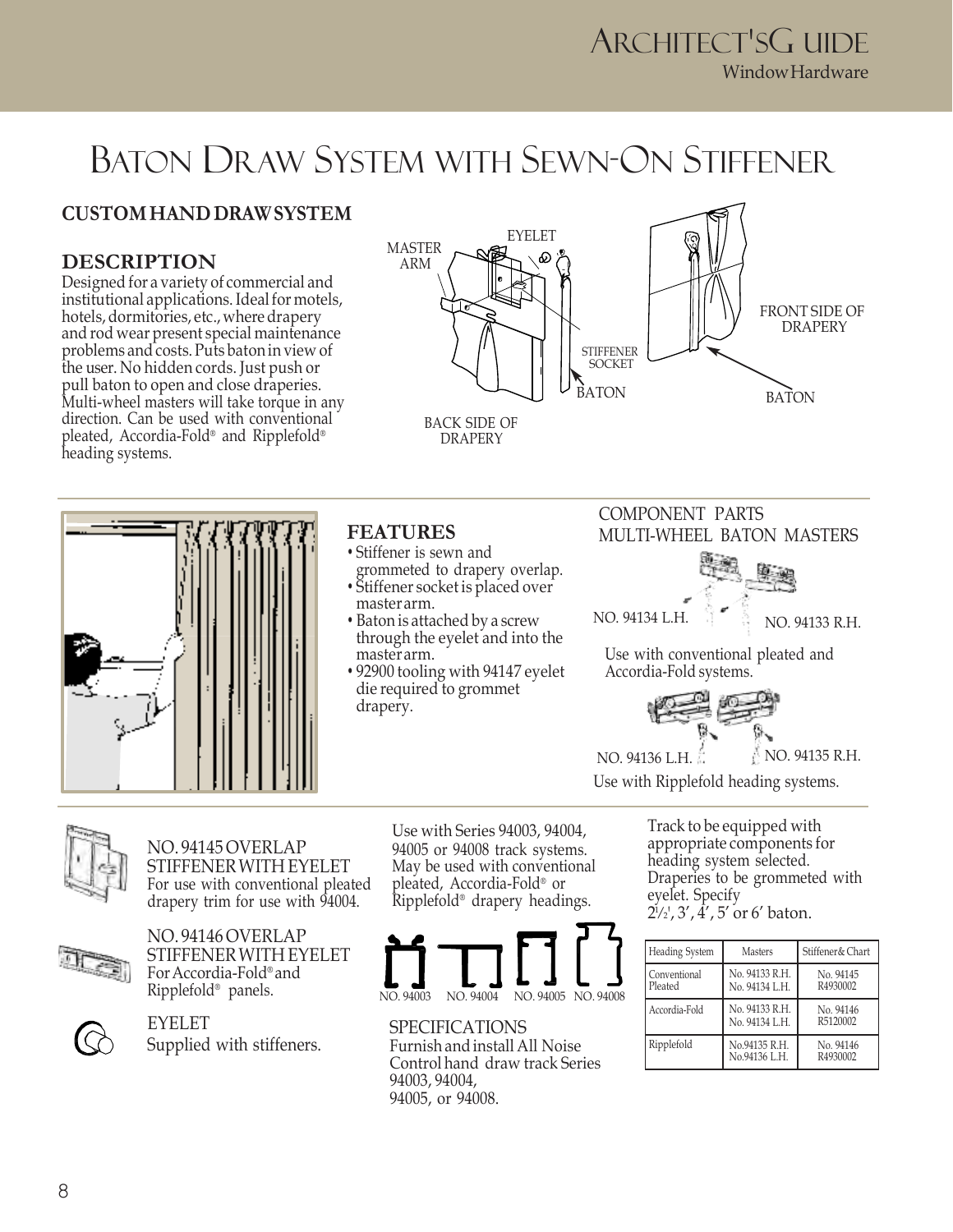## TRACK SYSTEMS PERFORMANCE DATA

|                                                                                                                                                                                                                                                                                                                                                                                                                                                      | <b>Series</b>                        | <b>Cross Section</b> | Max. Track Set Length                                                                                                                                                    | <b>Heading Systems</b>                                                                           |
|------------------------------------------------------------------------------------------------------------------------------------------------------------------------------------------------------------------------------------------------------------------------------------------------------------------------------------------------------------------------------------------------------------------------------------------------------|--------------------------------------|----------------------|--------------------------------------------------------------------------------------------------------------------------------------------------------------------------|--------------------------------------------------------------------------------------------------|
|                                                                                                                                                                                                                                                                                                                                                                                                                                                      | 93001<br><b>SERIES</b>               |                      | 16 ft.<br>One-Way Draw<br>32 ft.<br>Two-Way Draw<br>Can be angular bent using<br>12" radius or circular curved**                                                         | Accordia-Fold®<br>*Ripplefold®<br>Conventional Pleated                                           |
| <b>CORD DRAW SYSTEMS</b><br>Track set is opened and<br>closed by traverse cord.<br>Continuous cord loop                                                                                                                                                                                                                                                                                                                                              | 93501<br><b>SERIES</b>               |                      | 16 ft.<br>One-Way Draw<br>Two-Way Draw<br>32 ft.<br>Cannot be bent or curved                                                                                             | Accordia-Fold®<br>*Ripplefold®<br>Conventional Pleated                                           |
| permits use of cord tension<br>pulley.                                                                                                                                                                                                                                                                                                                                                                                                               | 94001<br><b>SERIES</b>               |                      | $1/2$ "<br>1"<br>Pulley Pulley<br>16 ft.<br>20 ft.<br>One-Way Draw<br>32 ft.<br>$40$ ft.<br>Two-Way Draw<br>Can be angular bent using<br>12" radius or circular curved** | Conventional Pleated<br>Accordia-Fold®<br>*Ripplefold®                                           |
|                                                                                                                                                                                                                                                                                                                                                                                                                                                      | 9095<br><b>SERIES</b>                |                      | 24 ft.<br>One-Way Draw<br>Two-Way Draw<br>32 ft.<br>Can be angular bent using<br>8" radius or circular curved**                                                          | Conventional Pleated                                                                             |
|                                                                                                                                                                                                                                                                                                                                                                                                                                                      | 3000<br><b>SERIES</b><br>(Superfine) |                      | One-Way Draw<br>$12\frac{1}{2}$ ft.<br>Two-Way Draw<br>25 ft.                                                                                                            | Conventional Pleated                                                                             |
| <b>HAND DRAW</b><br><b>CORDLESS SYSTEMS</b><br>Track set is opened and closed<br>by hand - no cord involved.                                                                                                                                                                                                                                                                                                                                         | 94003<br><b>SERIES</b>               |                      | One-Way Draw<br>20 ft.<br>Two-Way Draw<br>40 ft.<br>Can be angular bent using<br>12" radius or circular curved**                                                         | Conventional Pleated<br>Cubicle Curtain<br>Accordia-Fold <sup>®</sup><br>$Rippletold^*$          |
| Fiberglass batons, attached to<br>lead carriers, are<br>recommended for traversing<br>draperies.                                                                                                                                                                                                                                                                                                                                                     | 94004<br><b>SERIES</b>               |                      | 16 ft.<br>One-Way Draw<br>32 ft.<br>Two-Way Draw<br>Cannot be curved                                                                                                     | Conventional Pleated<br>Cubicle Curtain<br>Accordia-Fold <sup>®</sup><br>Ripplefold <sup>®</sup> |
| Maximum track lengths and<br>maximum fabric weight do not<br>apply to curved track - check<br>with customer service for<br>feasibility - send complete<br>specifications and fabric<br>weight.<br>**NOTE: Nos. 93001, 94001,<br>94003, 94005 and 9046 can be<br>curved to a larger semi-circle<br>radius. Contact customer<br>service for more information.<br>*Maximum length for one-way draw<br>Ripplefold <sup>®</sup> track systems is 16 feet. | 94005<br>SERIES                      |                      | 16 ft.<br>One-Way Draw<br>Two-Way Draw<br>32 ft.<br>Can be angular bent using<br>12" radius or circular curved**                                                         | Conventional Pleated<br>Cubicle Curtain<br>Accordia-Fold®<br>$Ripplefold*$                       |
|                                                                                                                                                                                                                                                                                                                                                                                                                                                      | 9046<br><b>SERIES</b>                |                      | 16 ft.<br>One-Way Draw<br>20 ft.<br>Two-Way Draw<br>Can be angular bent using 8"<br>or 12" radius or circular curved**                                                   | Conventional Pleated<br>Cubicle Curtain<br>Accordia-Fold <sup>®</sup><br>Ripplefold <sup>®</sup> |
|                                                                                                                                                                                                                                                                                                                                                                                                                                                      | 94008<br><b>SERIES</b>               |                      | 16 ft.<br>One-Way Draw<br>Two-Way Draw<br>32 ft.<br>Cannot be curved                                                                                                     | Pinch Pleats<br>Cubicle<br>Ripplefold®<br>Accordia-Fold®                                         |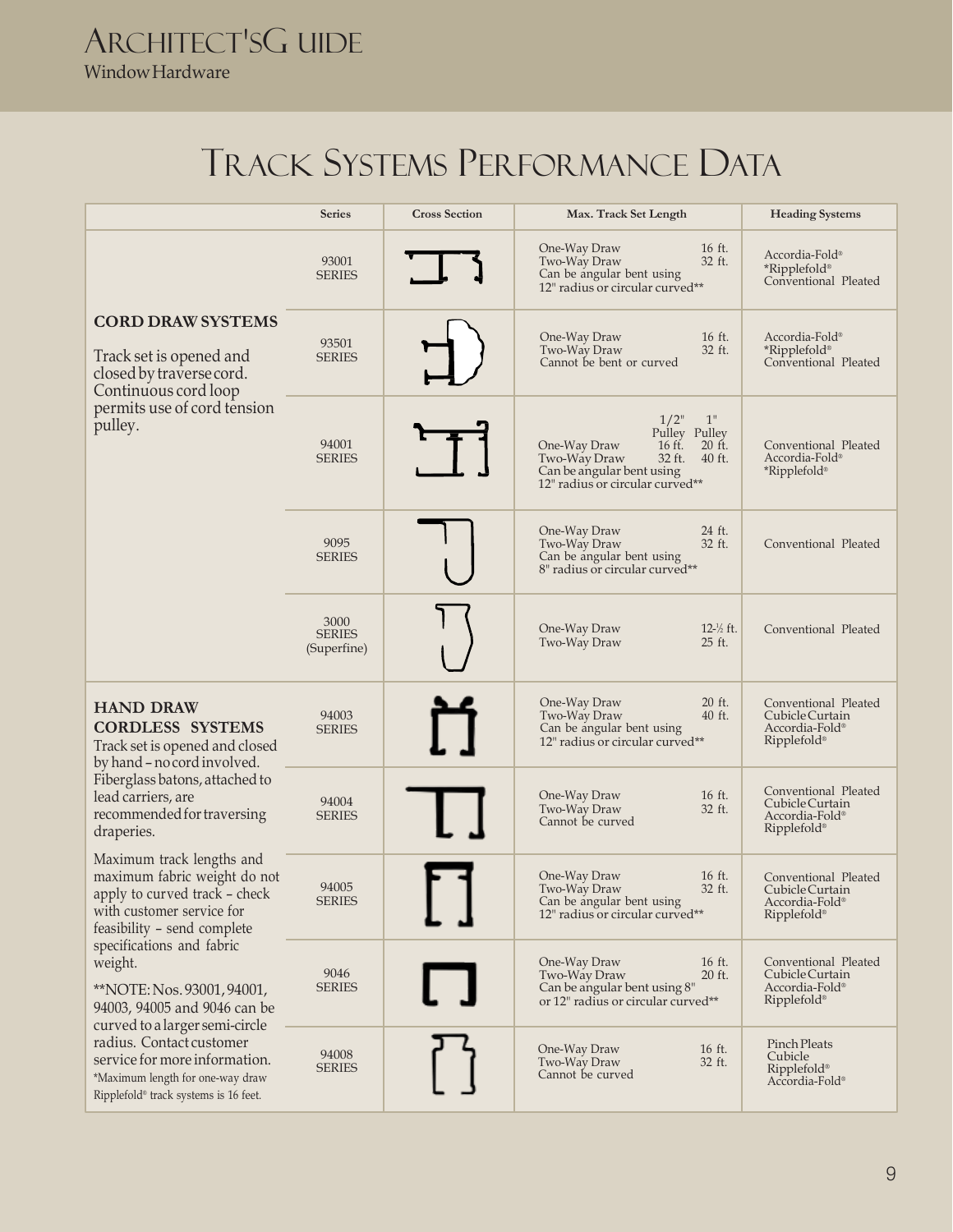|                                                         | <b>Intermediate Support</b>                                                                                                                                       |                                                                       |                                                                                                                    |                              |                                                                                                     |  |  |                              |                    |
|---------------------------------------------------------|-------------------------------------------------------------------------------------------------------------------------------------------------------------------|-----------------------------------------------------------------------|--------------------------------------------------------------------------------------------------------------------|------------------------------|-----------------------------------------------------------------------------------------------------|--|--|------------------------------|--------------------|
| Application                                             | Spacing                                                                                                                                                           | <b>Bracket Clearance</b>                                              |                                                                                                                    |                              | Max. Fabric Weight                                                                                  |  |  |                              |                    |
| Wall Installation<br>Ceiling                            | Track perforated 16" on center<br>for direct mounting with screw.<br>For Wall Mount: Two brackets<br>at each end 24" apart, 48"<br>apart over remainder of track. | Ceiling<br>Wall<br>No brackets<br>$2" - 3"$<br>required.              |                                                                                                                    | One-Way Draw<br>Two-Way Draw | $P^{\frac{1}{2}''}_{ulley}$<br>$\Pr^{\frac{3}{4}''}$<br>32 lbs.<br>32 lbs.<br>32 lbs.<br>64 lbs.    |  |  |                              |                    |
| Wall Installation                                       | Two brackets at each end<br>24" apart, 48" apart over<br>remainder of track.                                                                                      | $1 - \frac{3}{4}$ " - $3 - \frac{1}{4}$ "                             |                                                                                                                    |                              |                                                                                                     |  |  | One-Way Draw<br>Two-Way Draw | 32 lbs.<br>32 lbs. |
| Ceiling and Recess<br>Installation<br>Wall Installation | Two brackets at each end<br>24" apart, 48" apart over<br>remainder of track.                                                                                      | Ceiling<br>$1 - \frac{1}{2}$                                          | Wall<br>Single<br>$2 - \frac{1}{4}$ " - $3 - \frac{1}{4}$ "<br>Double<br>$1 - \frac{1}{4}$ " - $2 - \frac{1}{2}$ " | One-Way Draw<br>Two-Way Draw | $\frac{1}{2}$ <sup>11</sup><br>1"<br>Pulley<br>Pulley<br>$32$ lbs.<br>64 lbs.<br>32 lbs.<br>80 lbs. |  |  |                              |                    |
| Ceiling<br>Wall Installation                            | 1 support 16" from each<br>end, 32" apart over<br>remainder of track.                                                                                             | Wall<br>Ceiling<br>No brackets<br>$2" - 3"$<br>required.<br>$4" - 5"$ |                                                                                                                    | One-Way Draw<br>Two-Way Draw | 30 lbs.<br>45 lbs.                                                                                  |  |  |                              |                    |
| estatest<br>Wall Installation<br>Ceiling                | Two brackets at each end<br>24" apart, 48" apart over<br>remainder of track.                                                                                      | Ceiling<br>Drop-In<br>$2" - 3"$                                       | Wall<br>Push-In<br>$2" - 3"$                                                                                       | One-Way Draw<br>Two-Way Draw | 15 lbs.<br>20 lbs.                                                                                  |  |  |                              |                    |
| Wall or<br>Mullion<br>Installation<br>Ceiling           | Two brackets at each end<br>24" apart, 48" apart over<br>remainder of track.                                                                                      | Ceiling<br>2"                                                         | $3^{1/4}$<br>3-1/ <sup>11</sup> – 4- <sup>1</sup><br>$/2$ <sup>11</sup><br>$\overline{z}$                          | One-Way Draw<br>Two-Way Draw | 40 lbs.<br>80 lbs.                                                                                  |  |  |                              |                    |
| Ceiling<br>Installation                                 | Track perforated 16" on<br>center for direct<br>mounting with screws.                                                                                             | No brackets required.                                                 |                                                                                                                    | One-Way Draw<br>Two-Way Draw | 32 lbs.<br>64 lbs.                                                                                  |  |  |                              |                    |
| Ceiling<br>Installation                                 | Track perforated 16" on<br>center for direct<br>mounting with screws.                                                                                             | No brackets required.                                                 |                                                                                                                    | One-Way Draw<br>Two-Way Draw | 32 lbs.<br>64 lbs.                                                                                  |  |  |                              |                    |
| Ceiling<br>Installation                                 | Track perforated 16" on<br>center for direct<br>mounting with screws.                                                                                             | No brackets required.                                                 |                                                                                                                    | One-Way Draw<br>Two-Way Draw | 32 lbs.<br>64 lbs.                                                                                  |  |  |                              |                    |
| Wall or Mullion<br>Ceiling<br>Installation              | Track perforated 16" on<br>center for direct mounting<br>withscrews.ForWallMount:<br>Two brackets at each end 24"<br>apart, 48" apart over<br>remainder of track. | Ceiling<br>3"                                                         | Wall<br>$3-1/11 - 4-1$<br>$\frac{1}{2}$<br>$\,2$                                                                   | One-Way Draw<br>Two-Way Draw | $\frac{32}{64}$ lbs.                                                                                |  |  |                              |                    |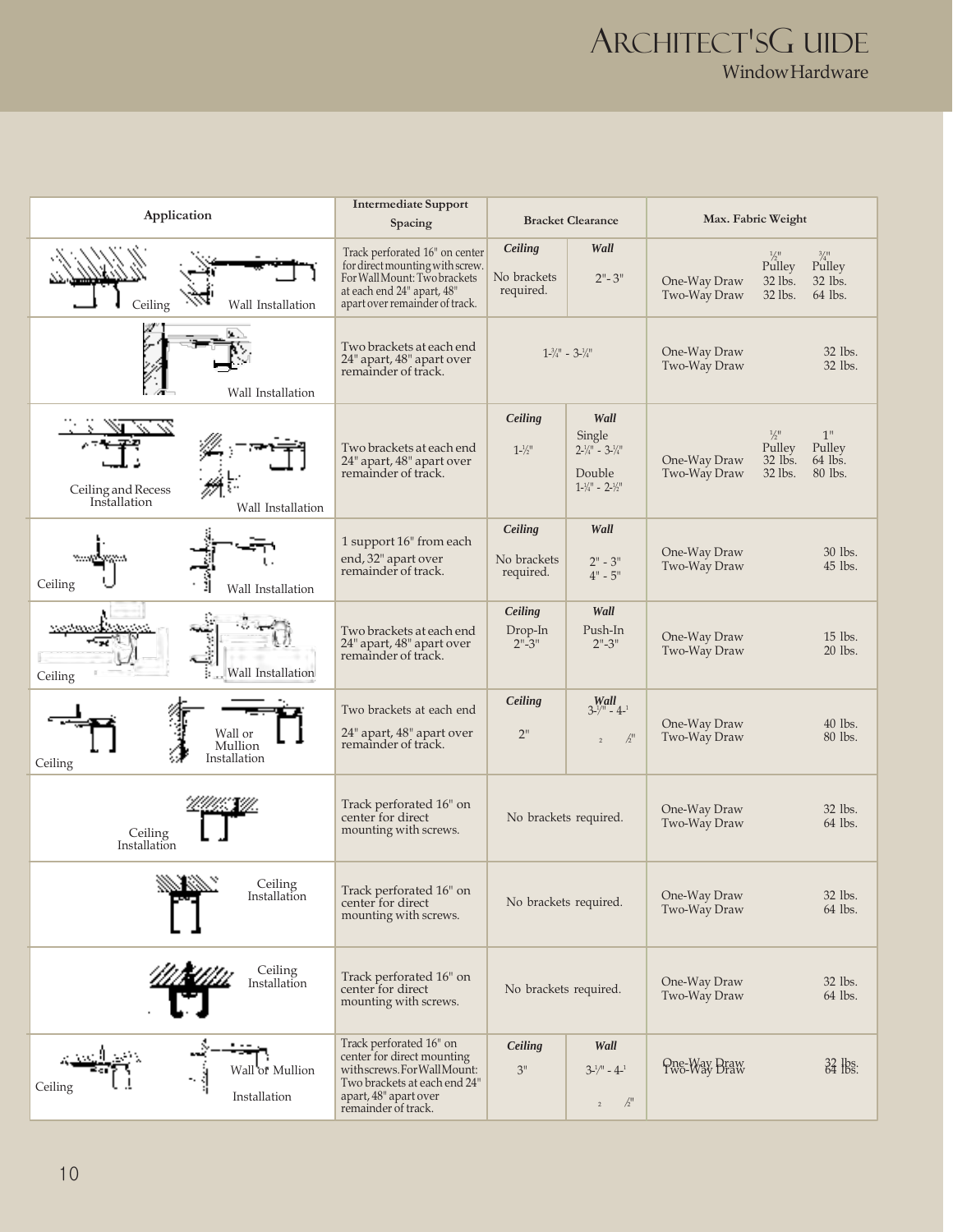## ARCHITRAC SERIES 94001 TRACK

### **FOR WALL OR CEILING MOUNTING**

### **Dual-Channel, Cord Operated**

### **DESCRIPTION**

Extruded .050" NO. 6063T5 aluminum alloy, etched and anodized. White baked enamel finish. Two end pulleys to choose from for either lightweight or heavyweight draperies. Multiwheel roller-bearing masters prevent any binding and give easy traversing.





### **FEATURES**

- Separate channels for operating equipment and carriers which hold draperies.
- Will accommodate Accordia-Fold® , Ripplefold® and standard pleated draperies.
- Remove and add slides with snap open end gate.



**APPLICATIONS**

Mounts on wall or ceiling (flush or recess). For spans up to 40' in a two-way draw. Track can be curved. This track series will accommodate Accordia-Fold® , Ripplefold® , and conventional pleated drapery heading systems.





NO. 94125 Double bracketforwall mounting

NO. 94122 Bracket for wall mounting. 3½" return



### **COMPONENT PARTS**

Choice of Pulley Sets



NOS. 94119 and 94120 1 ⁄2" diameter Teflon® bearings for standard weight draperies where minimum stackback and uniform folding to the end of the rod is desired.



Teflon® is a registered trademark of DuPont® .



NOS. 94101 and 94102 1" diameter heavy duty ball bearing pulley sets for heavier installations, larger spans. **Requires use of rod notching tool NO. 9997**



**CONVENTIONAL HEADING SYSTEMS** Masters for Conventional Pleated Draperies



<u>मध्य स्पर्ध स्पर्ध</u> ला जन ZЪ NOS. 94104 and 94103 Multiwheel roller-bearing masters. Regardless of torque, master rollers won't bind.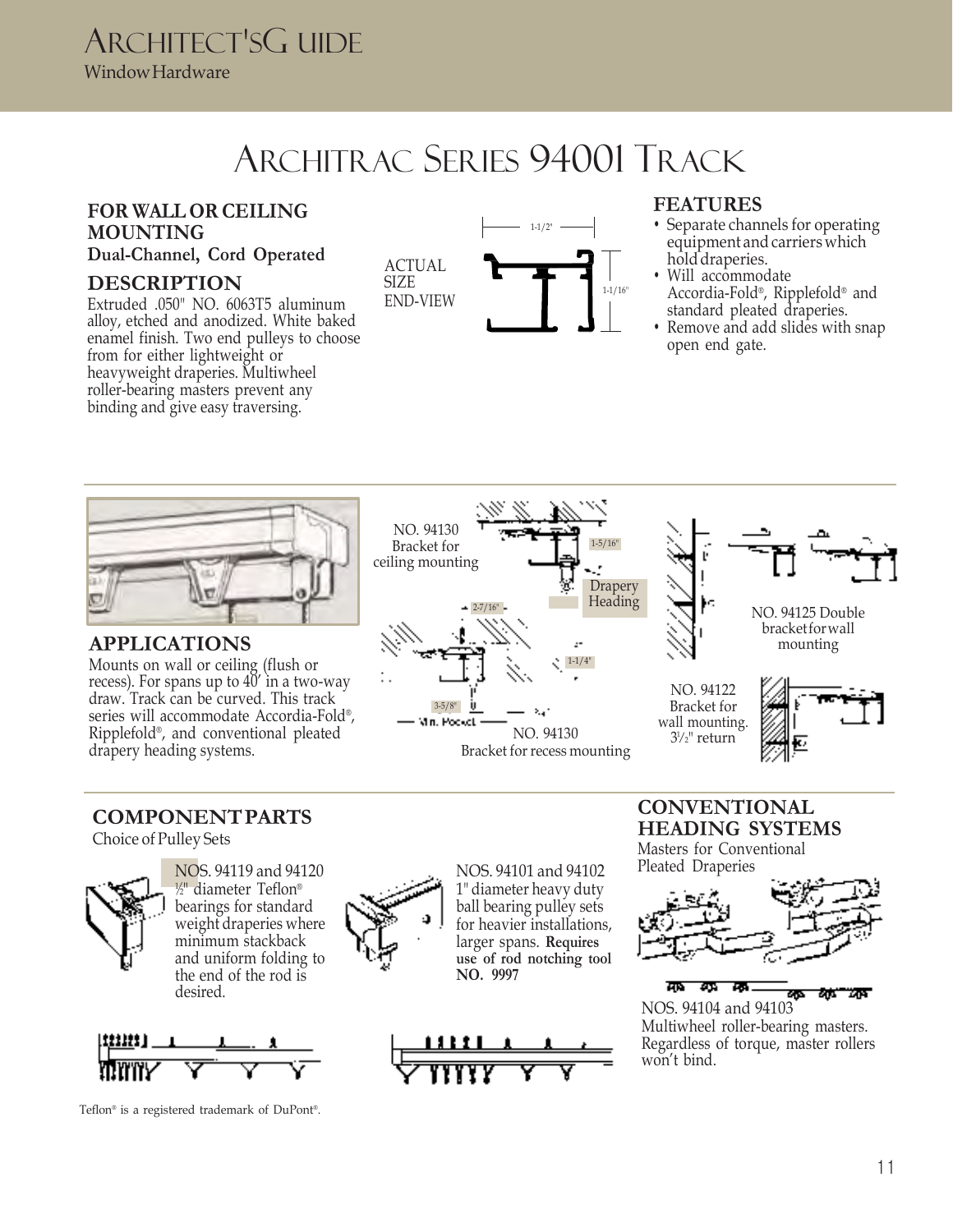### **OPTIONAL OPERATIONAL COMPONENTS**

Choice of masters for Accordia-Fold® , Ripplefold® heading systems.



Drapery panels butt together at center. No flat areas or overlap shadow.

### **ASSEMBLED SETS**

Set includes assembled rod, 94122 wall or 94130 ceiling brackets and 9923 cord tension pulley; longer brackets can be ordered separately. Rod may be angular bent or circular curved.



#### **SUGGESTED SPECIFICATIONS**

1. Furnish and install, as indicated on plans, All Noise Control Track NO. 94001, extruded of .050" 6063T5 aluminum alloy in accordance with Aluminum Association Specification. NO. AA- $C22A21$ 

(25) White, Baked Enamel

- 2. Specify Mounting Brackets and Quantity A. Ceiling
	- B. Wall Single Track
	- C. Wall Double Track
- 3. Specify Drapery System and Fullness A. Standard Pleated
- B. Ripplefold® 120%, 100%, 80%, 60%
- C. Accordia-Fold®
- 4. Specify Master A. Butt-Master
- B. Overlap Master
- 5. End Pulley Options
	- A. <sup>1</sup> ⁄2" Teflon Bearing NOS. 94119 and 94120
- B. 1" H.D. Ball Bearing NOS. 94101 and 94102
- 6. NO. 9934 polyester cord, (NO. 4 size) used with
- 1 ⁄2" Teflon® end and 1" ball bearing end pulley set. 7. Tension Pulley to be NO. 9923
- 

|          | NO.    | Finish | Description                         |
|----------|--------|--------|-------------------------------------|
| MARITIME | 94270H | 25     | Set with 1" end pulley              |
|          | 94270  | 25     | Set with $\frac{1}{2}$ " end pulley |

Brackets: Wall or ceiling mount. Draperies: Pinch Pleat. Accordia-Fold® (butt or overlap masters), or Ripplefold® (butt or overlap masters and fullness). Fabrication and Planning Guides: Accordia-Fold® , Refer to R5120002 Ripplefold® -Tape, Refer to R4730002

### **TRACK SPECIFICATIONS:**

| NO.   | <b>Headings</b>                                    | Mount                       | Description                                                                                | Max Track<br>Set Length                                                         | Max Fabric<br>Weight                                                                                    |
|-------|----------------------------------------------------|-----------------------------|--------------------------------------------------------------------------------------------|---------------------------------------------------------------------------------|---------------------------------------------------------------------------------------------------------|
| 94001 | Pinch Pleat<br><i>*Ripplefold</i><br>Accordia-Fold | Ceiling<br>Wall<br>Recessed | Can be angular bent using<br>12" radius or circular curved<br>One-Way Draw<br>Two-Way Draw | $1/2$ <sup>11</sup><br>Pulley<br>Pulley<br>16 ft.<br>20 ft.<br>32 ft.<br>40 ft. | $1/2$ <sup>11</sup><br>1 <sup>11</sup><br>Pulley<br>Pulley<br>$32$ lb.<br>64<br>Ib.<br>32 lb.<br>80 lb. |

\* Maximum length of one-way draw is 16 feet.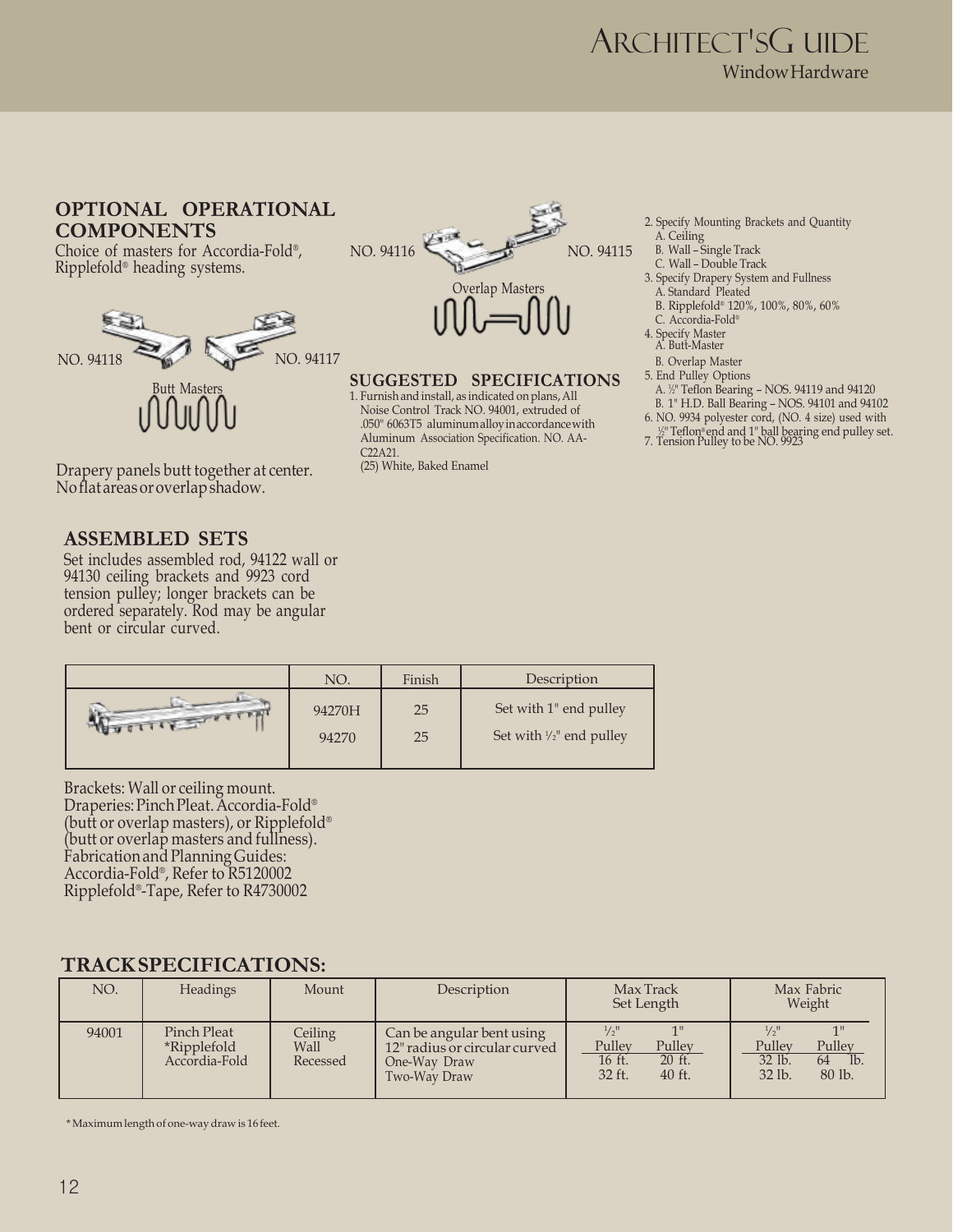### ARCHITRAC II SERIES 93001 TRACK

1-1/2"

### **FOR CEILING OR WALL MOUNTING Dual-Channel, Cord Operated**

#### DESCRIPTION

Extruded .050" NO. 6063T5 aluminum alloy, etched and anodized. Finish is white. Two end pulleys to choose from for either lightweight or heavyweight draperies.

#### ACTUAL SIZE END-VIEW

#### FEATURES

- Front loading carrier system for easy hanging of draperies.
- Large opening carrier channel accepts standard hex socket drivers for direct ceiling installation.

### WALL INSTALLATIONS

Two brackets at each end of track 24" apart, 48" apart over remainder of track.

COMPONENT PARTS

- Available with either  $\frac{3}{4}$ " or  $\frac{1}{2}$ " end pulley sets.
- Choice of butt or overlap masters.

• Sliding edges coated with Kirlon® for smooth traversing action.

#### APPLICATIONS

Mounts on wall or ceiling. Track can be curved to any angle using a 12" radius or circular curve. Can be used in two-way draw for spans up to 32'. Will accommodate Accordia-Fold® , Ripplefold® , and pinch pleated draperies.

CEILING INSTALLATIONS Install directly through pre-drilled holes(16" intervals) in track and end pulleys.Use fasteners which yield direct withdrawal strength of 25 lbs. Butt Master NO. 93123

#### **SUGGESTED SPECIFICATIONS**

1. Furnish and install, as indicated on plans, All Noise Control Track NO. 93001, extruded of .050" 6063T5 aluminum alloy in accordance with Aluminum Association Specification NO. AA-C22A21. Finish to be (25) white, baked enamel

2. Specify Mount

- A. Surface direct or NO. 93138 ceiling brackets B. Wall - NO. 93139 brackets
- 3. Specify Drapery System and Fullness A. Accordia-Fold® or conventional pleated. B. Ripplefold® - 120%, 100%, 80%, 60%
- 4. Specify Master Slides A. Butt-Masters, NOS. 93104 and 93105 B. Overlap Masters NOS. 93106 and 93107

NO. 93107 L.H. Overlap Master

NO. 93105 L.H.

5. End Pulley Options A. Regular, NOS. 93102

ARCHITRAC (Series 93001)

requirement.

B. Heavy Duty, NOS. 93091 and 93092 6. Cord to be NO. 9934 polyester.

7. Cord Guide to be NOS. 9945 or 9923 tension pulley. MAXIMUM CAPACITY SPECIFICATIONS FOR H.D.

Maximum widths are determined in part by available track lengths. Splicing is not recommended. Maximum loads apply when using All Noise Control Ripplefold® and Accordia-Fold® drapery systems. NO. 93001, when installed with medium weight fabric on standard size windows (i.e., 16' wide by8' high) will operate with a 2-3 lb. pull requirement. When installed with a maximum load, it will operate with a 5-6 lb. pull

NO. 93106 R.H. Overlap Master

Butt Master NO. 93104 R.H.

NO. 93103 L.H and R.H. Heavy-duty 3/4" dia. Teflon® bearings; One-Way draw max. Load 64 lbs. end pulley

> NO. 93140-93143 Space slide shoes for Ripplefold systems

> > Slide Shoe

NOS. 93091 & 93092

NOS. 93101 & 93102 L.H and R.H. 1/2" dia. end pulleys; max. Load 32 lbs.

NO. 93139

2" to 3" clear

Figures at right may be used to determine maximum loads, depending on type of fabric.

NOTE: All components have been tested under conditions simulating ten years' usage. Snaps will detach with a 4 lb. "peel" action and release with a sheer pull of 22 lbs.

NO. 93138

Ceiling Bracket Wall Bracket

NO. 93121 Snap Carrier

Type of fabric based on 48" goods – 5 oz. per lineal yard unlined sheer or lightweight fabrics. Size of draperies to equal 32 lbs. based on 100%

fullness  $16'$  wide x  $32'$  long -  $32'$  wide x  $16'$  long

Type of fabric based on 48" goods – 10 oz. per lineal yard. Lined sheers or lightweight fabrics. Size of draperies to equal 32 lbs. based on 100% fullness  $16'$  wide x  $16'$  long  $-32'$  wide x  $8'$  long

Type of fabric based on 48" goods – 20 oz. per lineal yard. Lined medium weight fabrics or heavy cotton, velours and linens. Size of draperies to equal 32 lbs. based on 100% fullness 16' wide x 8' long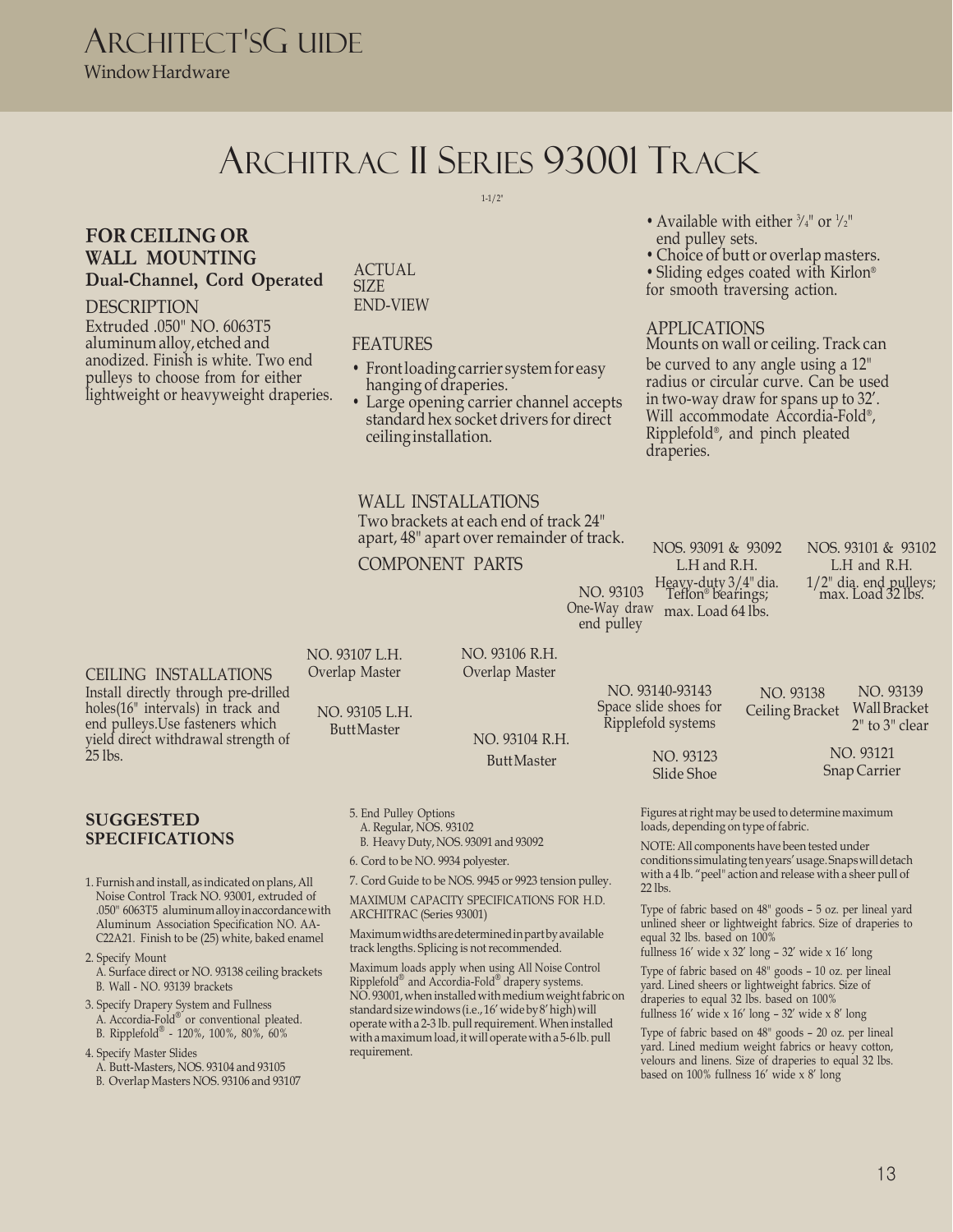### ARCHITRAC SERIES 93001 TRACK



### **ASSEMBLED SETS**

Set includes assembled rod, standard wall or ceiling brackets and 9923 cord tension pulley. Longer brackets must be ordered separately. Rod may be angular bent or circular curved.

|                                    | NO.    | Finish | Description                   |
|------------------------------------|--------|--------|-------------------------------|
| <b>CALIFORNIA AND PERSONAL AND</b> | 93150H | 25     | Track with heavy-duty pulleys |
|                                    | 93150  | 25     | Track with standard pulleys   |

Fabrication and Planning Guides: Accordia-Fold® , Refer to R5120002 Ripplefold® , Refer to R4730002

### **TRACK SPECIFICATIONS**

| NO.   | Headings                                     | Mount                       | Description                                                                                | Max Track<br>Set Length | Max Fabric<br>Weight                                                                                               |
|-------|----------------------------------------------|-----------------------------|--------------------------------------------------------------------------------------------|-------------------------|--------------------------------------------------------------------------------------------------------------------|
| 93001 | Pinch Pleat<br>Ripplefold®<br>Accordia-Fold® | Ceiling<br>Wall<br>Recessed | Can be angular bend using<br>12' radius or circular curved<br>One-Way Draw<br>Two-Way Draw | 16 ft.<br>32 ft.        | $\frac{3}{4}$ <sup>11</sup><br>$1/2$ <sup>11</sup><br>Pulley<br>Pulley<br>$32$ lb.<br>$32$ lb.<br>32 lb.<br>64 lb. |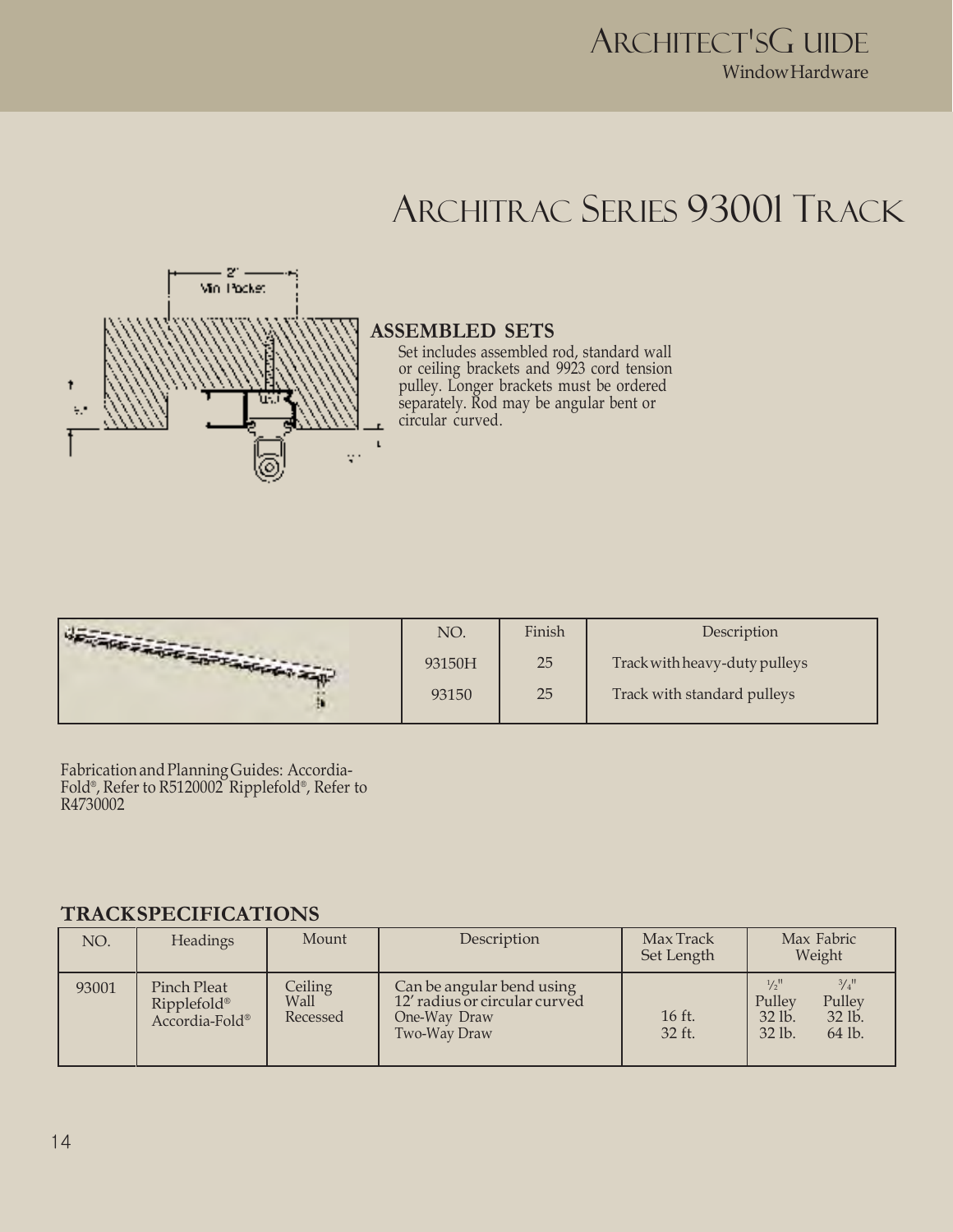## DOUBLE DUTY RODDING SERIES 9095 TRACK

### **FOR WALL OR CEILING MOUNTING. USE WITH CONVENTIONAL DRAPERIES ONLY Single Channel, Cord Operation DESCRIPTION** 22 gauge steel (.030"), white baked

enamel finish. An extra strong and rugged deluxe traverse line. Push-in style brackets for fast mounting. Flange construction provides extra strength; makes surface mounting easy. Cords are completely concealed in track.



### **FEATURES**

- Can be curved to 8" radius.
- Ball bearing pulleys.
- Self-lubricating slides.
- Concealed cord, can't sag.
- Baked enamel finish.

7/8"

 $-7/16"$ 

Track is perforated through flange; 16" on center. No brackets or supports needed. Use the same components for

### **APPLICATION**

Surface or recess mounting. Holes pre-drilled in integral mounting flange on 16" centers for direct mount with Hex or Pan Head screws. No supports or brackets required for ceiling mounting.

### **WALL OR CEILING MOUNTING.**

Use choice of bracket/support projections.



#### **MORE** COMPONENT PARTS







Ball Bearing pulley sets. Easy operation at unusually wide or high spans or with heavy panels.

NO. 9934 Cord size 4, braided cord;

#### NO. 9497 Master Slides



One-Piece construction permits free overlap of draperies when closed

### ASSEMBLED SETS

wall or ceiling mounts.

Double Duty is available in two-way, oneway and multiple draw sets. Also in double traverse rod sets and special ceiling track sets.

### MAXIMUM CAPACITY

polyester core. Max. Rod Length One-Way - 24' Two-Way - 32' Max. Fabric Weight 30 lbs.  $45$  lbs.

### **CEILING MOUNT COMPONENT PARTS**



NO. 9095 rodding 12', 16', and lengths. Can be curved.

NO. 3909 Slide Carrier Molded; self-lubricating. Molded of special formula; self-lubricating.

PUSH-IN END BRACKETS

 $\frac{NO.}{3312}$   $\frac{Clearance}{2" to 3"}$  $2"$  to  $3"$ 

**Support Spacing** One support 16" from each end bracket and one each 32" over remainder of rod (1 support at splice).

#### SUGGESTED SPECIFICATIONS

- 1. Furnish and install, as indicated on plans, All Noise Control track NO. 9095, formed of .030" 22 gauge steel with baked enamel finish inside and out. Tobe used with All Noise Control components.
- 2. End pulley Sets tobe push-in style with ball bearings, NO. 9287.
- 3. End brackets to be push-in style. All supports tobe fastened with appropriate fastening devices to provide 25 lbs.
- withdrawal strength per device. 4. Cord to be sized NO. 4, NO. 9934 polyester
- and rigged for tension pulley.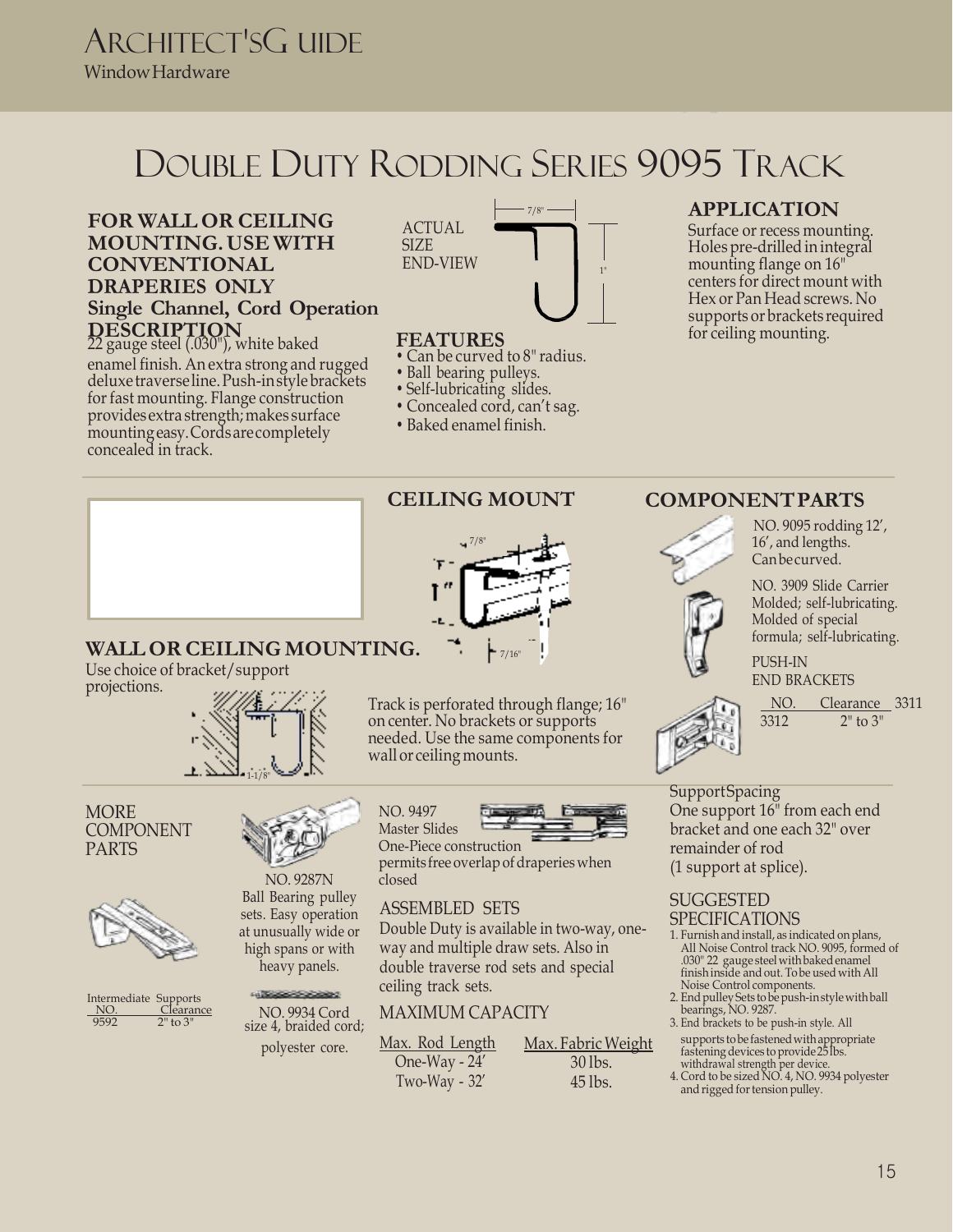### BATON OR HAND DRAW

Series 94003 and 94008 Track for wall or ceiling mounting • Series 9046 Track • Series 94004 Track • Series 94005 Track for ceiling mounting (Single Channel, Cordless)

### **DESCRIPTION**

Extruded .050" high strength, 6063T5 aluminum alloy single channel tracks etched and anodized in natural finish in accordance with Aluminum Association Specification NO. AA-C22A21. For cordless traverse operation. All sliding edges lubricated with Kirlon® except 94008.



### **APPLICATIONS** 1-3/16" NO. 94004 Ceiling mount

NO. 94004, Hand draw, ceiling mount Rear flange perforated on 16" centers for direct ceiling mount; no need to screw through channel. Track cannot be curved. Use NO. 94142 end caps with NO. 9670 ball bearing carriers. White baked enamel finish.



NO. 94005, Hand draw, ceiling mount Track perforated on 16" centers. Use NO. 94141 end cap with NO. 9670 ball bearing carriers. Track can be bent to any angle using a 12" radius; semicircular curves of 48" radius (min.) can be curved at factory.



NO. 9046 Ceiling mount

(steel track)

NO. 9046 Hand draw, ceiling mount Track perforated on 16" centers. White baked enamel finish. Track can be bent to any angle using 8" or 12" radius; semi-circular curves of 48" radius (min.) can be curved at factory.

NO. 94003 Hand draw, wall or ceiling mount. Use projection bracket NO. 94132, ceiling bracket NO. 94140. Use NO. 94141 end caps with NO. 9670 ball bearing carriers. White baked enamel finish. Can be bent to any angle using 12" radius; larger semi-circular radius curved at factory.



NO. 94008, Hand draw, wall or ceiling mount. Use projection bracket NO. 94132, ceiling bracket NO. 94140. Use NO. 9670 ball bearing carriers. White baked enamel finish. Cannot be bent.

### **OVER THE TOP MASTER CARRIER**

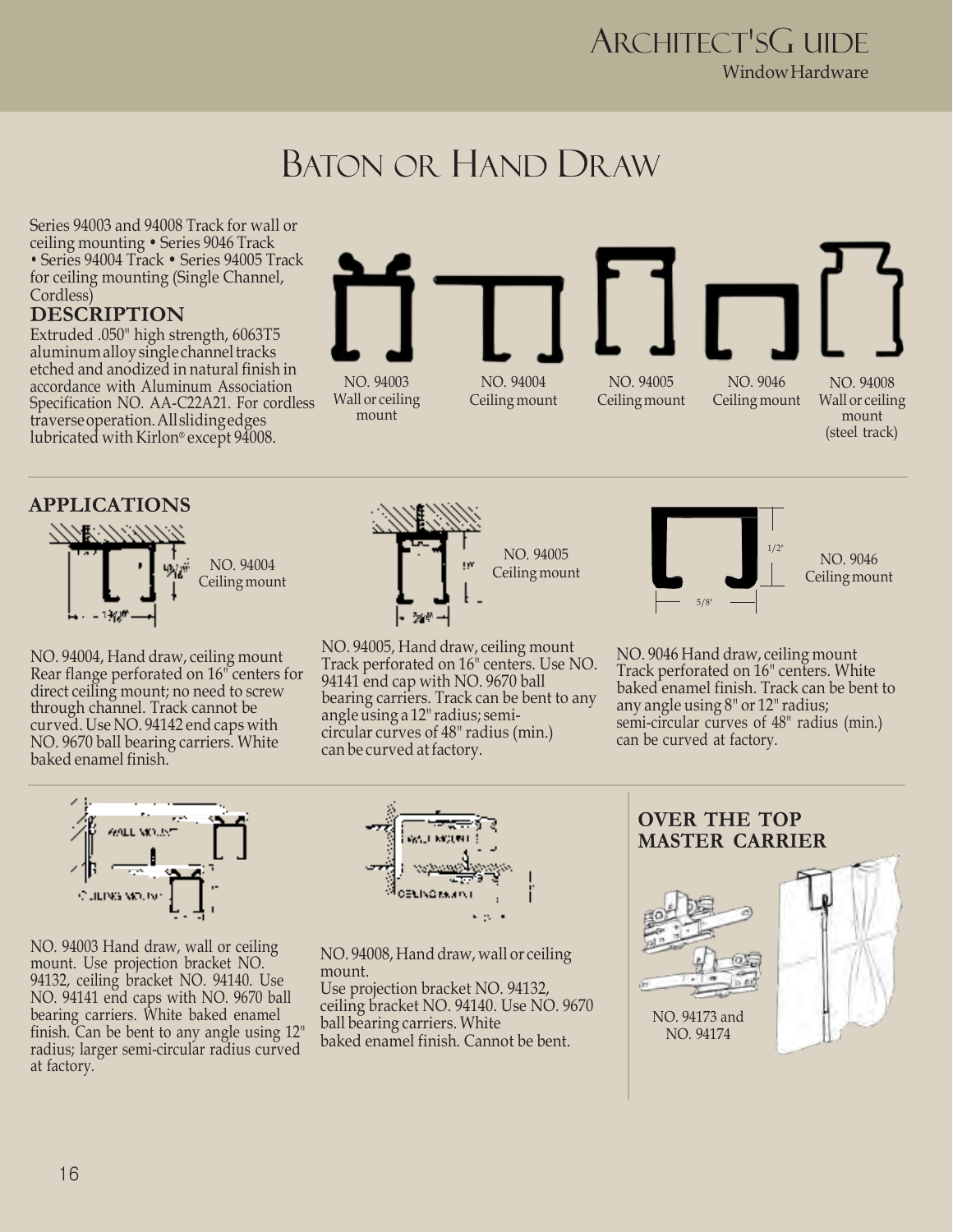### **COMPONENT PARTS**



If using NO. 9670 slide carriers, NO. 9644 masters and 9684 end stops must be used. With NO. 9670 carriers, use NO. 9683 stops.





NO. 94141 End cap for NOS. 94003, 94005

NO. 94142 End cap for NO. 94004 NO. 9678R





NO. 94110 Splice for 94003 track



NO. 9682 End cap for NO. 9046

NO. 9685 Slide carrier with hook NO. 9406 button slide with attached hook.



2 3-<sup>1</sup> ⁄". Other drops NO. 9686 Slide carrier with hook, without bead chain. Standard drop, available (using chain) at extra cost.



NO. 9687 Ball bearing carrier with hook, without chain. Has eyelets for NO. 9688 chain. Use chain with NOS. 94003 – 94005; cannot use

hook.



NO. 94113 R.H. Master Carriers NO. 94114 L.H. Master Carriers Overlap masters for NOS. 94003 - 94008 tracks. Multi-wheel to take torque in any direction.



NO. 9644 Master slide carriers give center overlap for privacy. May be used with batons.



NO. 9406 Button Lubri-slide Molded Celcon; glides smoothly in track.



NO. 94173 R.H. Master Carriers NO. 94174 L.H. Master Carriers



NO. 94135 R.H. Master Carriers with 9046 MO. 94136 L.H. Master Carriers



NO. 94133 R.H. Master Carriers NO. 94134 L.H. Master Carriers



NO. 94158 R.H. Master slide NO. 94159 L.H. MAster slide Overlap masters for batons; Ripplefold® , Accordia-Fold® , conventional pleat draperies (panels must hang below track).

### **BATONS WITH HARNESS SNAPS**

For use with cordless hand draw; white finish

| <sup>3/8</sup> Fiberglass | $\frac{1}{4}$ " Steel | Length                 |
|---------------------------|-----------------------|------------------------|
| NO. 91232                 | 91332R                | $2 - \frac{1}{2}$ long |
| NO. 91233                 | 91333R                | $3'$ long              |
| NO. 91234                 | 91334R                | $4'$ long              |
| NO. 91235                 |                       | $5'$ long              |
| NO. 91236                 |                       | 6' long                |

Baton Draw Multi-Wheel Masters for 94133 and 94134 Accordia-Fold® and Pinch Pleat for extra overlap. 94135 and 94136 for Ripplefold® . NOTE: Above masters require use of 94145 or 94146 stiffeners.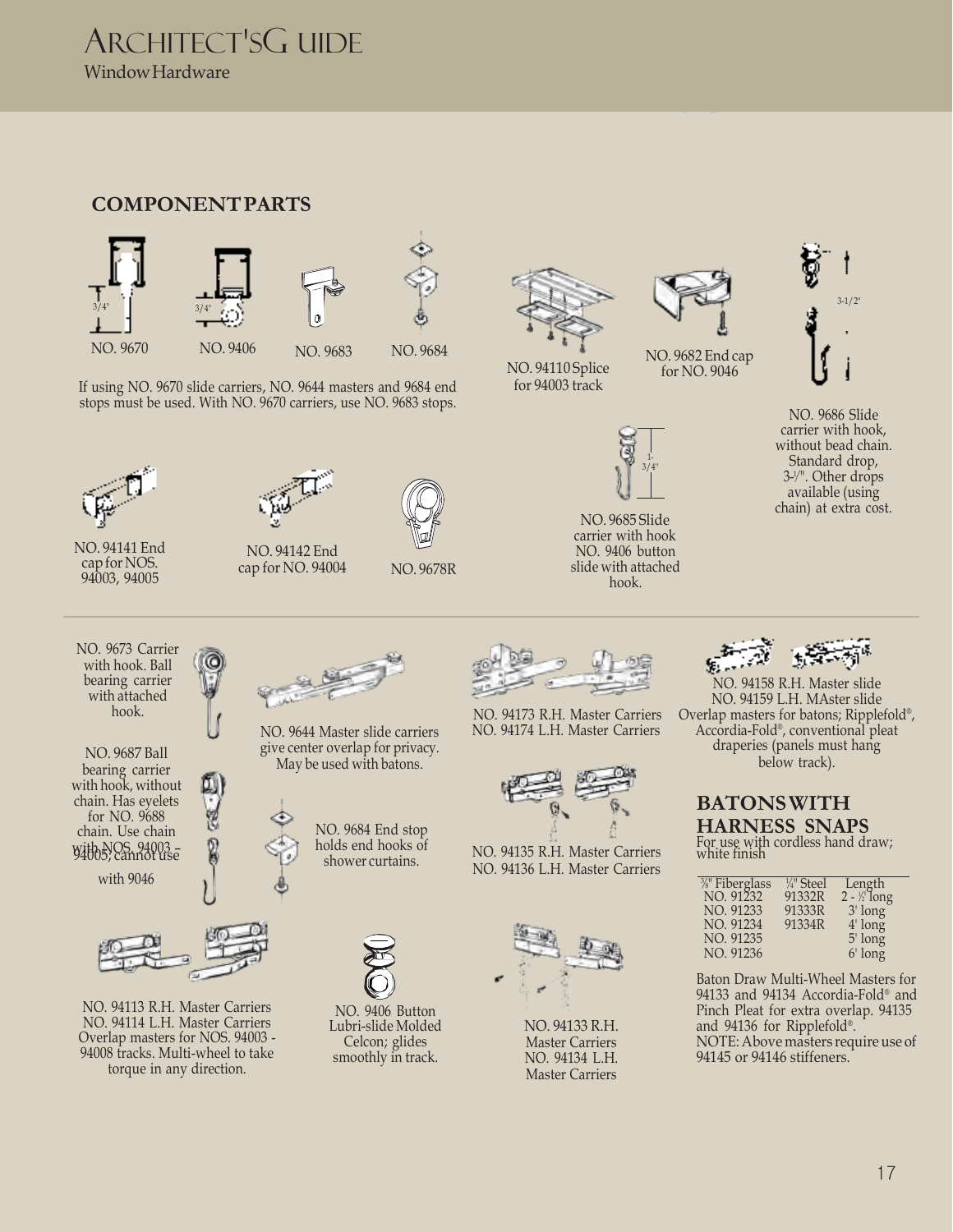### BATON OR HAND DRAW SUGGESTED SPECIFICATIONS

#### **94003 SERIES**

- 1. Furnish and install, as indicated on plans, All Noise Control track NO. 94003, extruded of .050" 6063T5 Aluminum alloy etched and anodized. 2. Specify Finish: (25) White
- 3. Specify Slide Carrier: NO. 9670 Ball Bearing style, NO. 9687 Ball Bearing style, NO. 9673 Ball Bearing style, or NO. 9678R Wheeled Style. (Specify NO. 9603 End Cap and NO. 94113-94114 Master Carrier with the above)
- Specify Slide Carrier: NO. 9406 Button Style, NO. 9685 Button Style, or NO. 9686 Button Style (Specify NO. 9684 End Stop and 9644 Master Carrier with Button Style Slides)
- 4. Specify Mounting Bracket: NO. 94132 (Wall Mount) V (2"-3" Clearance) or NO. 94140 (Ceiling Mount). One Bracket to be mounted at each end of track. (One 24" from each drapery stacking end and one at 48" intervals over remainder of track).

#### **94004, AND 94005 SERIES**

- 1. Furnish and install, as indicated on plans, track NO. 94005 or 94004, extruded of .050" 6063T5 Aluminum. Track to be fastened securely at 16" intervals through Pre-Drilled holes.
- 2. Specify Finish for 94004: (25) White (NO. 94004 ONLY)
- 3. Specify Slide Carrier: NO. 9670 Ball Bearing style, NO. 9687 Ball Bearing Style, NO. 9673 Ball Bearing style, or NO. 9678R Wheeled Style. (Specify NO. 94142 End Cap for NO. 94004 Track Series. Specify NO. 94141 End Cap for 94005 Track Series. Specify NO. 94113 and 94114 Master Carriers with Ball Bearing style).

Specify Slide Carrier: NO. 9406 Button Style, NO. 9685 Button Style, or NO. 9686 Button Style.

(Specify NO. 9684 End Stop and NO. 9644 Master Carrier with Button Style Slides)

#### **94008 SERIES**

- 1. Furnish and install, as indicated on plans, All Noise Control track NO. 94008, rolled of 22 gauge (.030") Galvanized Steel, White Baked Enamel Finish.
- 2. Specify Slide Carrier: NO. 9670 Ball Bearing style, NO. 9687 Ball Bearing style, NO. 9673 Ball Bearing style or NO. 9678R Wheeled Style.
	- (Specify NO. 9603 End Cap and NO. 94113-94114 Master Carrier with the above)
		- Specify Slide Carrier: NO. 9406 or NO. Button Style, NO. 9685 Button Style, or NO. 9686 Button Style
		- (Specify NO. 9684 End Stop and 9644 Master Carrier with Button Style Slides)

3. Specify Mounting Bracket: NO. 94132 (Wall Mount) V (2"-3" Clearance) or NO. 94140 (Ceiling Mount).

One Bracket to be mounted at each end of track. (One 24" from each drapery stacking end and one at 48" intervals over remainder of track). NOTE: Fastening devices should have a minimum 25lb. direct withdrawal strength. Screws used through channel openings should be a phillips or posidrive head with a NO. 6 head.

#### **9046 SERIES**

1. Furnish and install, as indicated on plans, All Noise Control track NO. 9046, extruded of .070" 6063T5 Aluminum alloy etched and anodized.

- 2. Finish: (25) White
- 3. Specify Slide Carrier: NO. 9406 Button Style, NO. 9685 Button Style, or NO. 9686 Button Style.
- 4. Specify Master Carrier NO. 9644 OR 94158 AND 94159
- 5. Specify End Caps: NO. 9684 or NO. 9682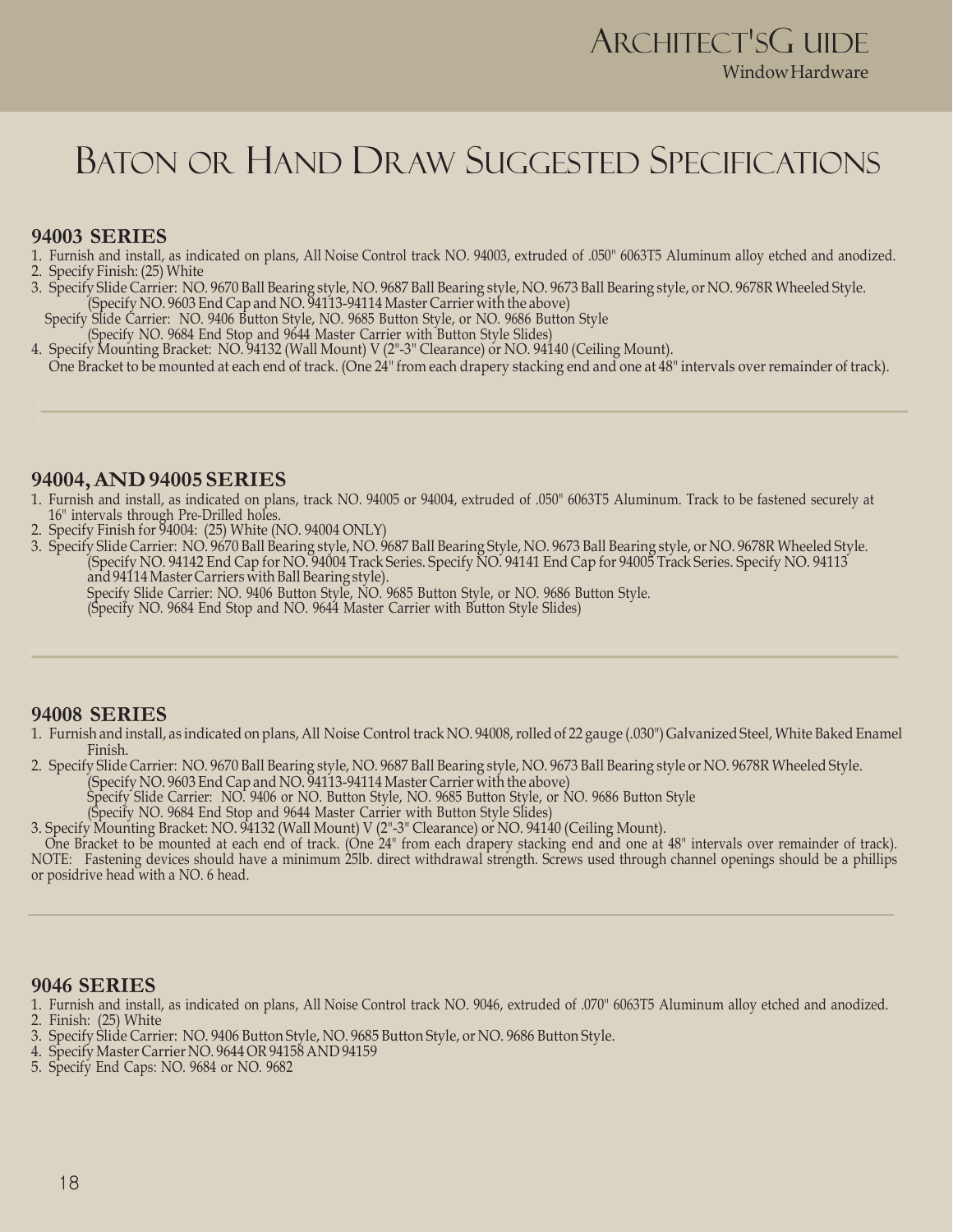### ARCHITECT'SG UIDE

Window Hardware

### SUPERFINE® CONTRACT RODS

 $1 - 7/16$ 

### **FOR WALL OR CEILING MOUNTING** Adjustable

### **DESCRIPTION**

White finish, conventional adjustable traverse rod. Roll formed of heavy gauge steel. Choice of drop-in or push-in mounting brackets.

### **FEATURES**

- White Baked enamel finish.
- All sliding edges Kirlon® coated.
- Extra strength master slides.
- Teflon end pulleys for quiet, longer life.
- Universal cam lock supports for easy installation, secure hold
- Bulk packed for economy.



### **SUGGESTED SPECIFICATIONS**

Heavy duty, adjustable traverse rods to be All Noise Control NO. 3083R Series. Rod Cords to be NO. 4 (4/32" diameter) braided polyester. Brackets, supports and cord tension pulleys are to be ordered separately.

Specify push-in or drop-in style brackets. Specify size:

All Noise Control Contract Rods are economically bulk packed for commercial installation.

### **UNIVERSAL CAM SUPPORT**





NO. 3558

sections to be 24 gauge (.021") steel, white baked enamel finish. Tolerances between rod sections are not to exceed plus minus .010", assuring trouble free, telescoping joints. Rods to have 3/4" diameter pulleys and self-lubricating slides.

ACTUAL SIZE END-VIEW

 $\cdot$  t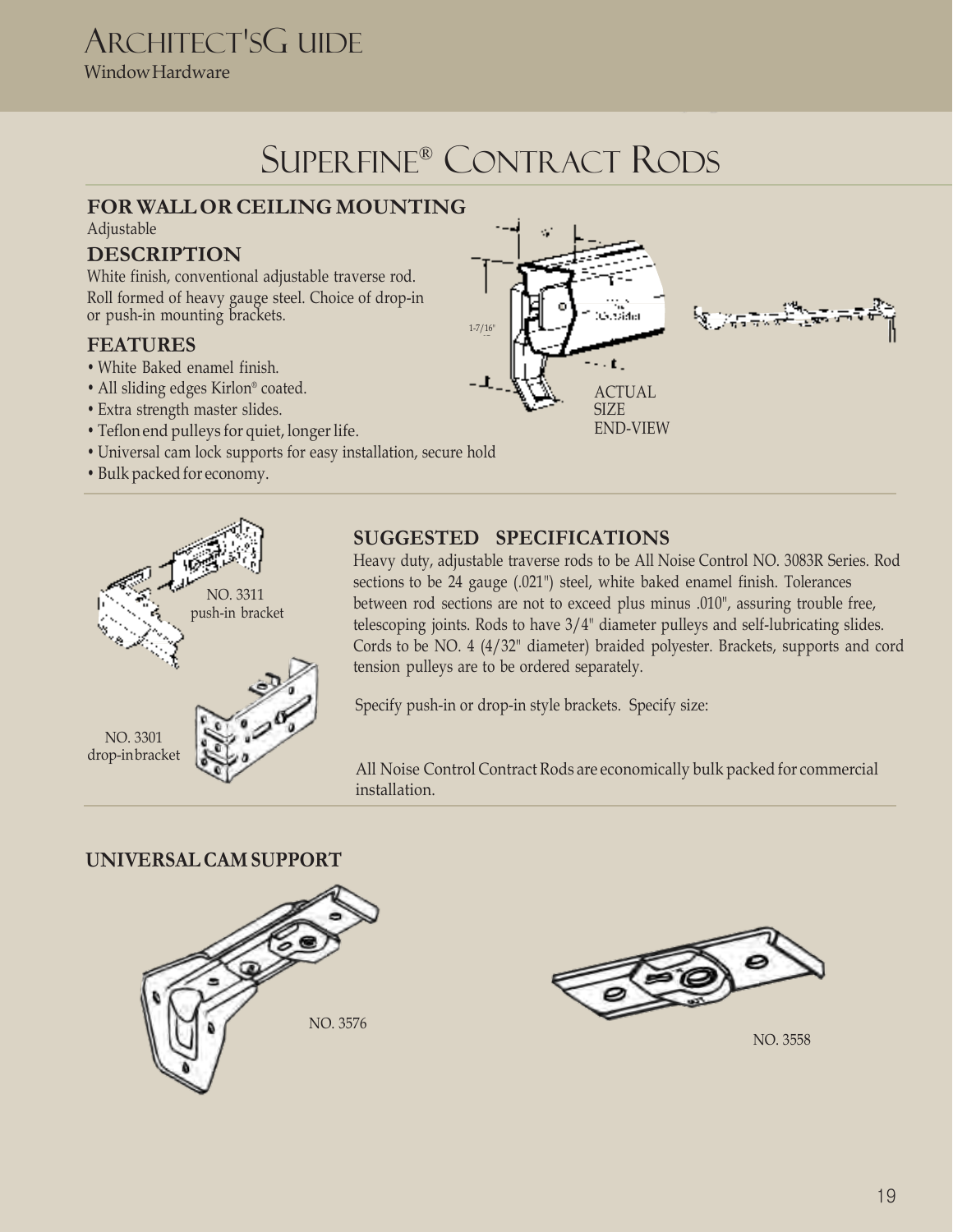### CUBICLE TRACK SYSTEM

### **CUBICLE TRACK SERIES 9600**



Excellent choice for privacy curtains in hospitals and extended care facilities. Track is  $\frac{29}{32}$ " x  $\frac{11}{16}$ " x .050 extruded 6063T5, anodized aluminum. Inner surface is center ridge-grooved for easy installation.

If specified, tracks will be bent or circular curved from one continuous length up to 20'. Bends will be approx. 14" radius. Maximum weight per foot: 2.4 pounds. NO. 9601/090. 33" track with 90˚ bend. NO. 9605/090.Track with 90˚ bend, 9616 carriers, 9610 end stops and 9611 pull-out.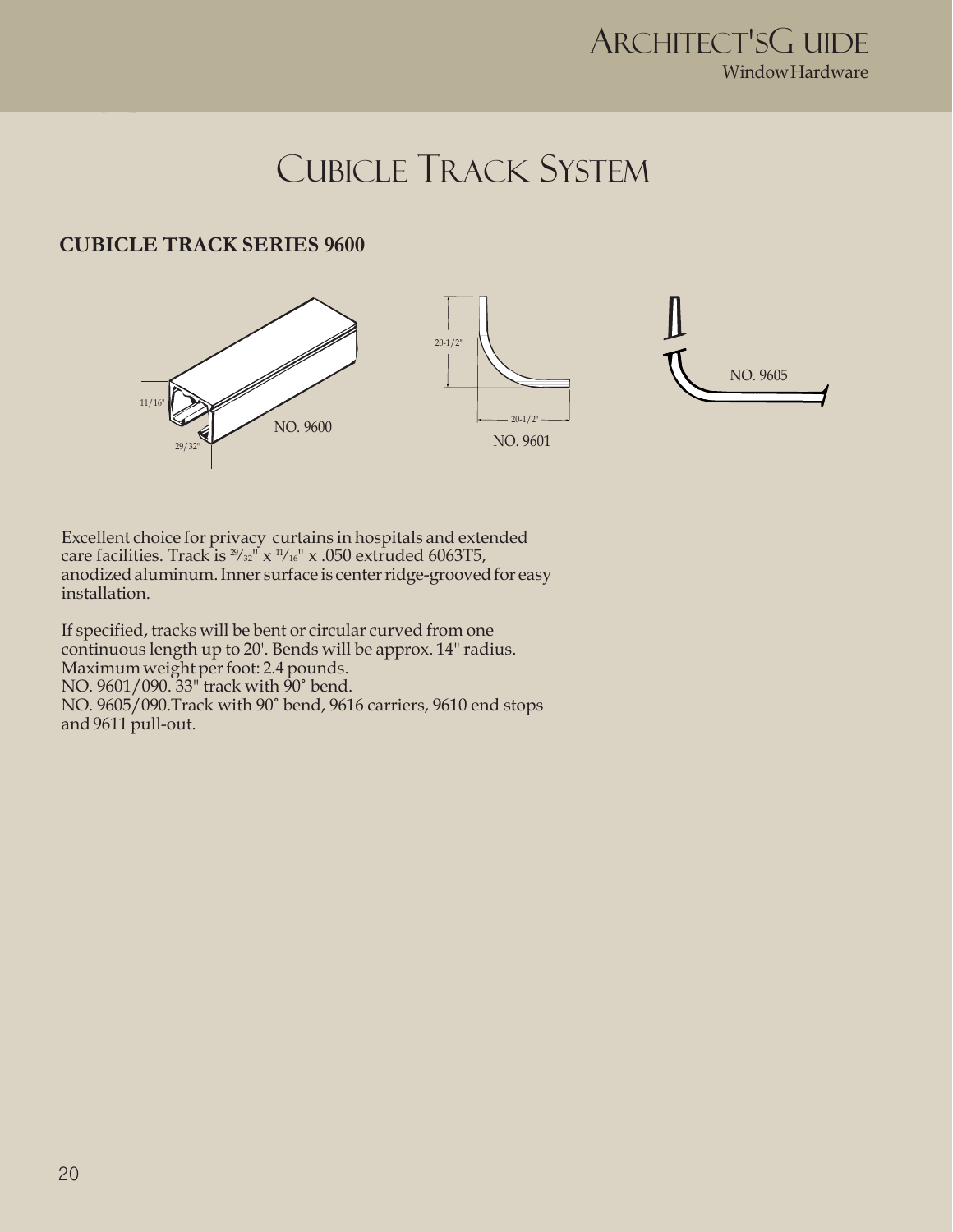

### CUBICLE TRACK SYSTEM

### **CUBICLE TRACK SERIES 9046**



Good quality track for use with cubicle or pinch-pleated curtains. Track is <sup>5</sup> */* 8" x <sup>1</sup> */* 2" x .070 extruded 6063T5 anodized aluminum. Lubricated with Kirlon for friction-free operation. If specified, tracks will be bent or circular curved from one continuous length up to 16'. Bends will be approx. 8" or 12" radius.

### **CARRIERS FOR SERIES 9046 TRACK**



NO. 9685/061. Self lubricating button slide. Zinc plated .080 wire hook designed for grommeted panels. NO. 9686/061. Slide and hook without bead chain. NO. 9644/061. Master slide for pinchpleated panels; permits draperies to overlap for privacy. Use 9406 slide.

### **OTHER COMPONENTS FOR SERIES 9046 TRACK**

Specifications supplied on request.



NO. 9684 End stop

NO. 9406 Button Lubri-slide Molded Celcon; glides smoothly in track.

#### **OTHER COMPONENTS FOR SERIES 9600 TRACK** Specifications supplied on request.



**9600 TRACK**



Bracket NO. 9616/061. Carrier body and wheels of Celcon. Eye and hook of .093 bright basic wire, nickel plated.

Celcon® is a registered trademark of Ticona®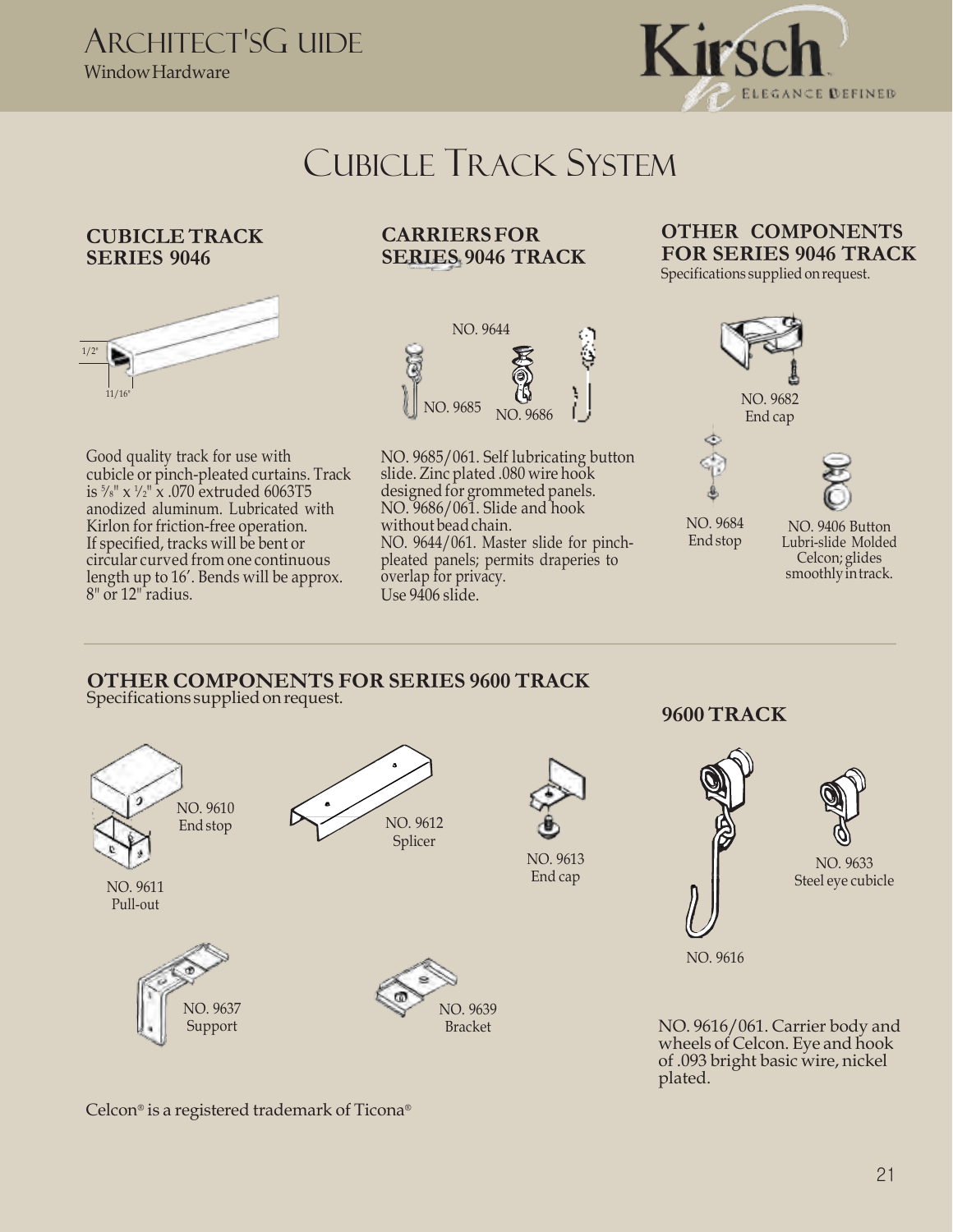### CUBICLE TRACK SYSTEM

### **OTHER COMPONENTS FOR 9600 TRACKS**

Specifications supplied on request.



**POPULAR CONFIGURATIONS FOR INTRAVENOUS OR CUBICAL INSTALLATIONS**